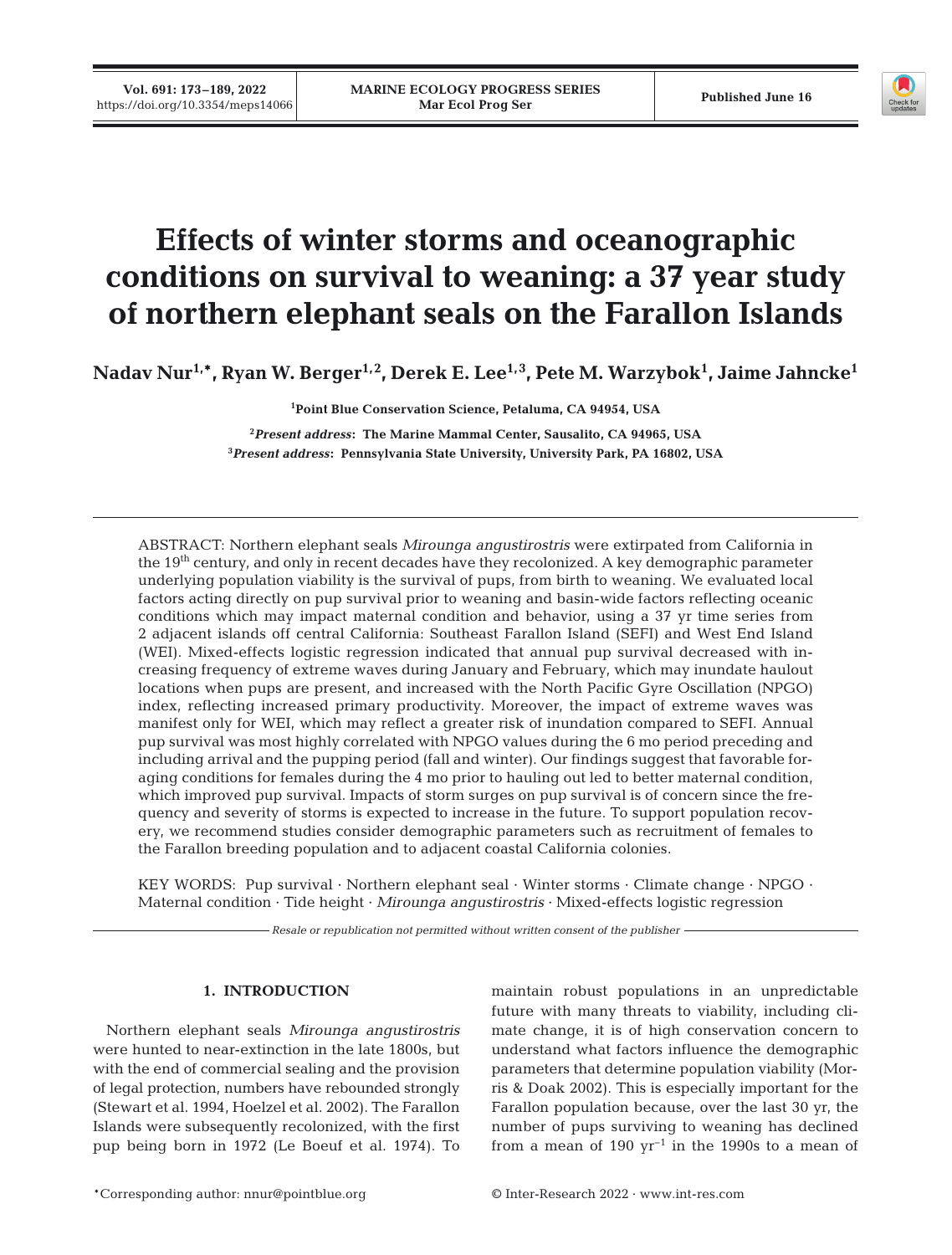64 yr−1 in the 2010s (Duncan 2021). Here we focus on factors that influence one important demographic parameter underlying population viability: the probability a pup survives from birth to weaning age (henceforth, 'pup survival' probability).

Oceanographic conditions, at both local and much larger spatial scales, have been shown to affect the foraging behavior and demography of northern elephant seals and other pinniped species (Sydeman & Allen 1999, Le Boeuf et al. 2000, Bradshaw et al. 2004, Crocker et al. 2006, Hadley et al. 2007, Simmons et al. 2007, Lee 2011, Robinson et al 2012). Climate change, current and future, can act to exacerbate such impacts (McMahon & Burton 2005, Perry et al. 2005, Hoegh-Guldberg & Bruno 2010). Reproduction in species such as the northern elephant seal and the southern elephant seal *M. leonina* is especially vulnerable to the impacts of oceanic conditions be cause these species are consummate examples of capital breeders: females fast during the entire nursing period (i.e. from birth until weaning), ca. 24 d, drawing on energy reserves built up during the months of the pre-breeding (gestational) foraging trip (Arnbom et al. 1997, Le Boeuf 2021). At the same time, pups are very vulnerable during the weeks immediately following parturition, as they are completely dependent on their mother for nutrition and are incapable of swimming (Le Boeuf 2021). Multiple factors can contribute to failure of a pup to survive to weaning age, relating either to indirect impacts, such as the condition and maternal behavior of the mother (Bowen et al. 2001), or direct impacts, such as the local conditions at the pup-rearing locations (Sepúl veda et al. 2020).

The northern elephant seal, like its congener the southern elephant seal, has been the subject of many long-term studies focused on its breeding biology, which have documented substantial annual variability in pup survival. In particular, low pup survival rates were noted in 2 especially strong El Niño years, 1983 and 1998 (Huber et al. 1991, Le Boeuf & Reiter 1991, Le Boeuf & Crocker 2005). Reduced pup survival was attributed to both direct and indirect effects of oceanographic conditions. Direct effects, as noted by Le Boeuf & Reiter (1991), were due to high waves, high surface water levels, and high coastal winds, which either led to pups drowning or affected female behavior (such as abandonment of the pup), and thus, ultimately, impacted pup survival. Inundation of haulout beaches caused pups to be separated from their mothers as well as be swept out to sea. Le Boeuf & Reiter (1991) hypothesized that indirect effects as sociated with changes in water currents and up-

welling, as well as other perturbations, may have affected the composition, distribution, abundance, and/or availability of food for females. Evidence for such indirect effects was provided by Crocker et al. (2006), who documented reduction in foraging success of female elephant seals during the strong El Niño event of 1997−1998, in the months following breeding. Similarly, the Antarctic fur seal *Arctoce pha lus gazella* also exhibited reduced catch rates of its primary prey (myctophids, i.e. lanternfish), which was associated with poor body condition of mothers and pups during the same strong El Niño of 1997− 1998 (Lea et al. 2006).

Sepúlveda et al. (2020) highlighted the significance of extreme waves during coastal storms for survival of South American sea lion pups *Otaria byronia*. Both wave height and wave power were identified as critical determinants of pup stranding rates. Similarly, in the brown fur seal *A. pusillus*, large storm surge events have resulted in high pup mortality rates (Pemberton & Gales 2004).

Here we investigate both direct and indirect pathways affecting pup survival using a long-term (37 yr) time series monitoring northern elephant seals breeding on the South Farallon Islands (see Huber 1987, Sydeman et al. 1991, Lee & Sydeman 2009, Lee 2011). We evaluate the overarching hypothesis that annual pup survival reflects the influences of both local factors (acting directly on pup survival) and basin-wide factors (acting indirectly, by affecting breeding females). At the local scale, we consider whether storm surges and high waves associated with major storm events could be resulting in pup mortality during the pup nursing period, which falls almost entirely in the months of January and February at the South Farallon Islands and elsewhere on the California coast (Sydeman et al. 1991).

While the primary objective of this study was to better understand direct and indirect impacts on pup survival, we recognize that a female's annual reproductive success also reflects natality (i.e. whether a female present at a breeding colony gave birth to a pup). To put results of pup survival in a broader context, we therefore present supplementary analysis on an individual female's annual reproductive success, also termed weaning success, which is the product of natality (whether or not the female gave birth) and pup survival (survival of a pup from birth to weaning age).

Regarding the indirect pathway acting on pup survival, we consider 3 climate indices that span a large portion of the Pacific basin: the Southern Oscillation Index (SOI), the Pacific Decadal Oscillation (PDO;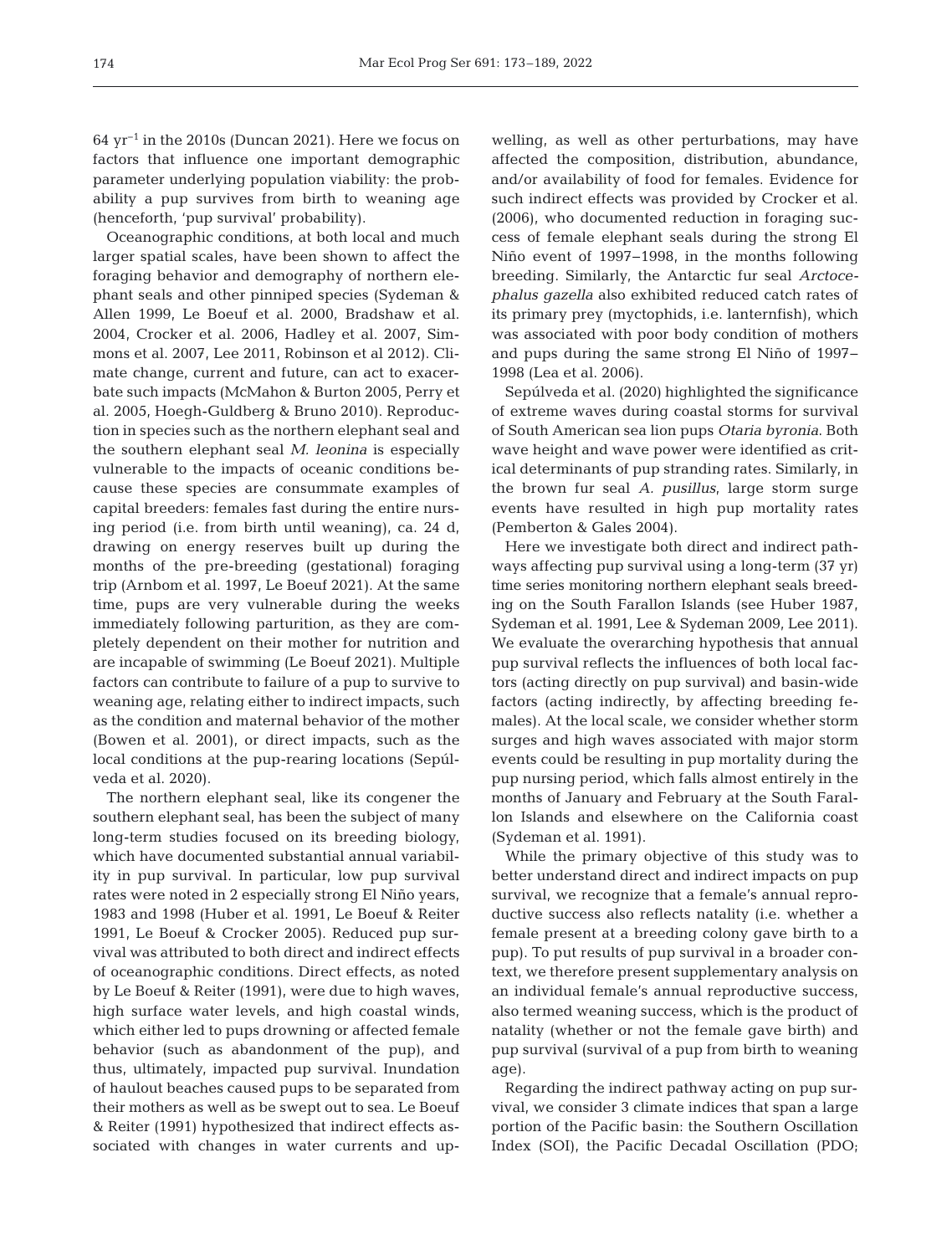Mantua & Hare 2002), and the North Pacific Gyre Oscillation (NPGO); see summaries in Di Lorenzo et al. (2013). We consider this large spatial scale be cause in the 10 mo between post-breeding departure in one year and subsequent return to the breeding grounds, females range widely throughout the Northeast Pacific Ocean, often beyond the California Current and well into the Gulf of Alaska and the central Pacific (Le Boeuf et al. 2000, Robinson et al. 2012, Abrahms et al. 2018).

While El Niño−Southern Oscillation (ENSO) events (reflected in the SOI), and, to a lesser extent, the PDO, have received attention in previous studies of northern elephant seals, no previously published study of this species has considered the NPGO. As the originators of the NPGO index state, the NPGO reflects 'interannual and decadal variations of salinity, nutrient upwelling, and surface chlorophyll *a* (chl *a)* in the Northeast Pacific' and thus tracks well long-term patterns in primary productivity (Di Lorenzo et al. 2008). In particular, the NPGO tracks deca dal variability associated with changes in the strength of the subtropical and subpolar gyres. Recent studies have demonstrated that the NPGO index predicts the state of higher trophic levels as well, e.g. zooplankton abundance (Sydeman et al. 2013) and salmon survival (Kilduff et al. 2015).

Regarding the impact of storms (especially high waves), we hypothesized that a higher frequency of extreme waves during January and February will be associated with reduced annual pup survival due to inundation of pupping locations. Risk of inundation depends on several factors (e.g. elevation, topography, and aspect of beach habitat) but would be expected to be greater with increasing frequency of extreme waves or, more generally, due to high water levels.

At the South Farallon Islands, northern elephant seals breed on 2 adjacent islands, Southeast Farallon Island (SEFI) and West End Island (WEI), which differ in topography of beach habitat and thus potentially differ in inundation risk. In particular, the slope of elephant seal pupping beach habitat differs be tween the 2 islands, with the mean slope  $(\pm SE)$  on SEFI nearly twice that of WEI (14.19 $\degree$  ± 3.29 $\degree$  vs. 7.60 $\degree$ ± 3.48°; N. Nur & J. Howar unpubl.). This difference provides an initial basis for examining whether the impact of extreme waves and/or high water levels differs between the 2 islands.

In contrast, we hypothesized that the effect of basinscale climate indices will be similar for both islands, since the climate indices reflect conditions at large spatial scales prior to breeding and would presumably be similar for all cows, regardless of where they pup on the Farallon Islands.

We therefore pose the following specific hypotheses, which we test here: (1) Variation in pup survival is associated with oceanographic/climate conditions, as reflected in basin-scale climate indices, which have indirect impacts on breeding females. (2) Higher frequency of extreme waves during the pupping season reduces pup survival. (3) The effect of major storms on pup survival differs between WEI (greater risk of inundation) and SEFI (lower risk). (4) The effect of basin-scale climate variables on pup survival does not differ between the 2 islands.

# **2. MATERIALS AND METHODS**

#### **2.1. Study species and study area**

Northern elephant seals are large marine mammals (adult females generally weighing 400−800 kg) that give birth during January and February each year at rookeries along the Pacific coasts of Mexico and California (Le Boeuf et al. 2000, Le Boeuf 2021). Principal prey are mesopelagic squid and mesopelagic fish, especially lanternfish (Myctophidae) and deep-sea smelt (Bathylagidae) (Saijo et al. 2017, Goetsch et al. 2018, Yoshino et al. 2020).

Recolonization of the Farallon Islands began in 1959, with the first pup born in 1972. Since that year, Point Blue Conservation Science ('Point Blue'; formerly Point Reyes Bird Observatory) has studied the population biology of this species on the South Farallon Islands, part of the Farallon Islands National Wildlife Refuge, 45 km west of San Francisco, California (37° 42' N, 123° 00' W; Fig. 1). Principal haulout locations for SEFI and WEI are indicated in Fig. 1.

On the South Farallon Islands, the first births are generally at the beginning of January. By 4 wk of age, the pup has tripled its birth weight and is weaned when the mother returns to sea in February or early March. The female forages for 2 mo postpartum to recover the one-third of her body mass lost during nursing (Robinson et al. 2012). Following their postpartum foraging bout, females return to land to molt, and then return to sea to forage for 7−8 mo during gestation. During these 2 foraging bouts (postpartum and during gestation), females disperse widely throughout the Northeastern Pacific, thousands of km to the north and west of their breeding colony (Robinson et al. 2012). After continuous foraging during the gestational foraging bout (June−December), females return to rookeries to give birth (Le Boeuf et al. 2000).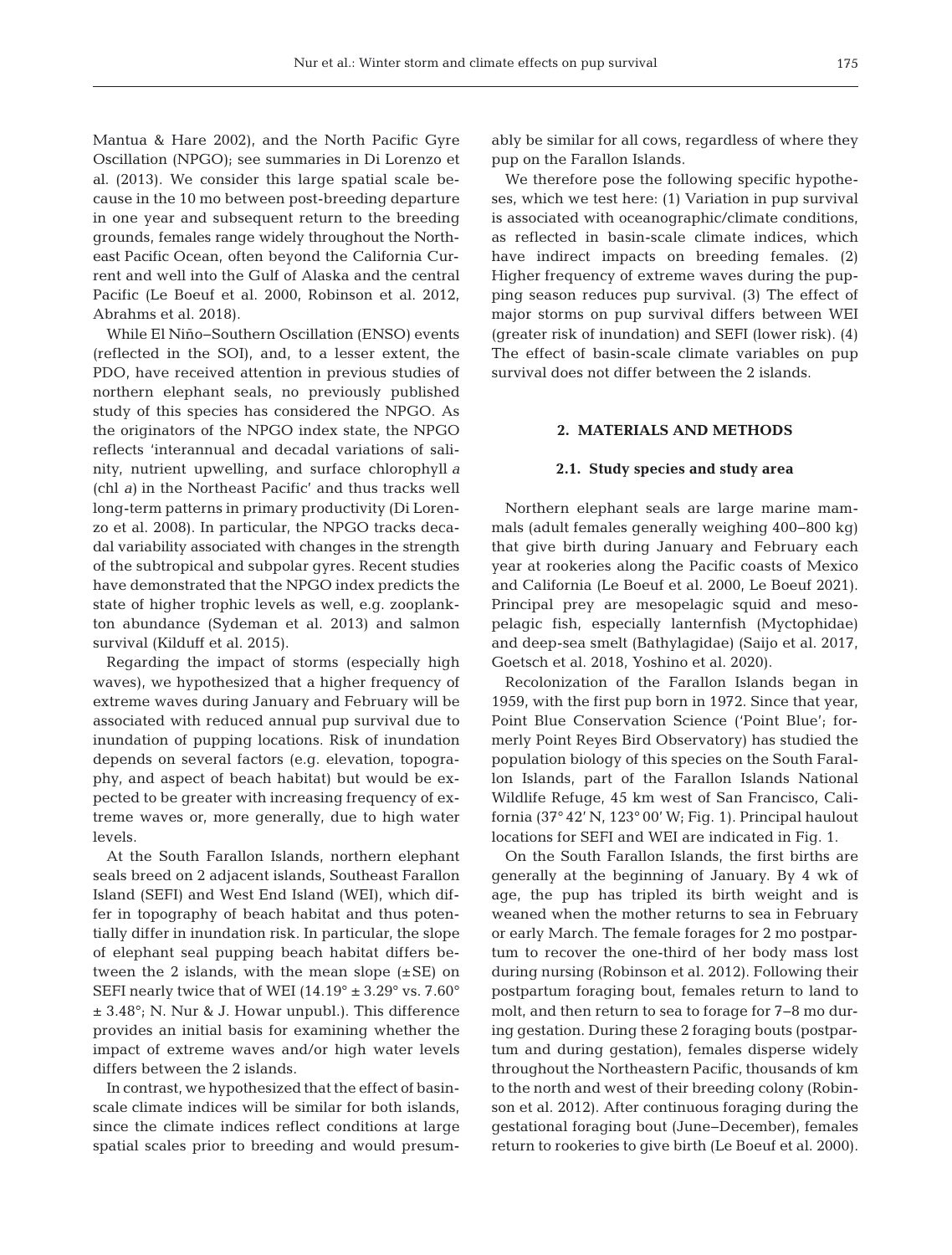

Fig. 1. South Farallon Islands (west of California; inset), indicating the major northern elephant seal haulout locations on Southeast Farallon Island and West End Island. Main breeding colonies: Mirounga Beach (MB), Sand Flat (SF), Marine Terrace (MT), Indian Head Beach (IH), Pastel Cave Highlands (PC), and Shell Beach (SB); additional breeding at: Falcon's Roost (FR), Garbage (GG), North Landing Cove (NL), Sea Lion Cove (SL), Sea Pigeon Gulch (SP), and Sewer Gulch (SG)

# **2.2. Data collection on elephant seals**

Biologists from Point Blue determined attendance patterns of adult males and females, birth dates, and weaning date of pups, and recorded pup mortality, as well as resighted previously tagged elephant seals and tagged new pups, juveniles, and adults for demographic analyses over the 37 yr time period of this study (1983−2019).

In every year, nearly all weaned pups and several immature animals were flipper-tagged (Dalton Supplies). Point Blue biologists identified returning females by flipper tags or distinguishing marks such as scars. After recording tag numbers, the biologists used hair dye (Clairol) to temporarily and uniquely mark females so they could be easily identified and observed from a distance throughout the breeding season. Pups were also marked with dye to ensure they could be tracked even if they became separated from the cow. On SEFI, the biologists conducted daily surveys throughout the season (December−March) to determine the number and identity of all cows and pups present at the colony. From these surveys, biologists determine when each cow gives birth, the status of each individual pup (present,

absent, weaned, or dead), and whether they survived to weaning. Access to WEI is limited and logistically challenging; the island is designated wilderness, limiting the frequency of visits. Therefore, tag resighting, parturition, and pup survival are determined by visiting the WEI colonies approximately once every 2 wk through the end of the season (i.e. December−March). While the reduced frequency of surveys on WEI results in reduced precision, and the possibility of missing a birth, the overall number of females attending, pups born, and pups surviving to weaning age per year per island can still be reasonably estimated. We acknowledge potential error in estimating pup survival for any given year, but because the protocol for WEI has re mained the same over the entire time series (i.e. since 1983), we consider that results from analyses of variation in pup survival among years can provide valuable insights. All work was carried out according to guidelines of the American Society of Mammalogists (Gannon et al. 2007), under Marine Mammal Permit 373-1868-00.

Data were missing for some environmental variables prior to 1983; hence our analysis is of pup survival from 1983 through the 2019 breeding season.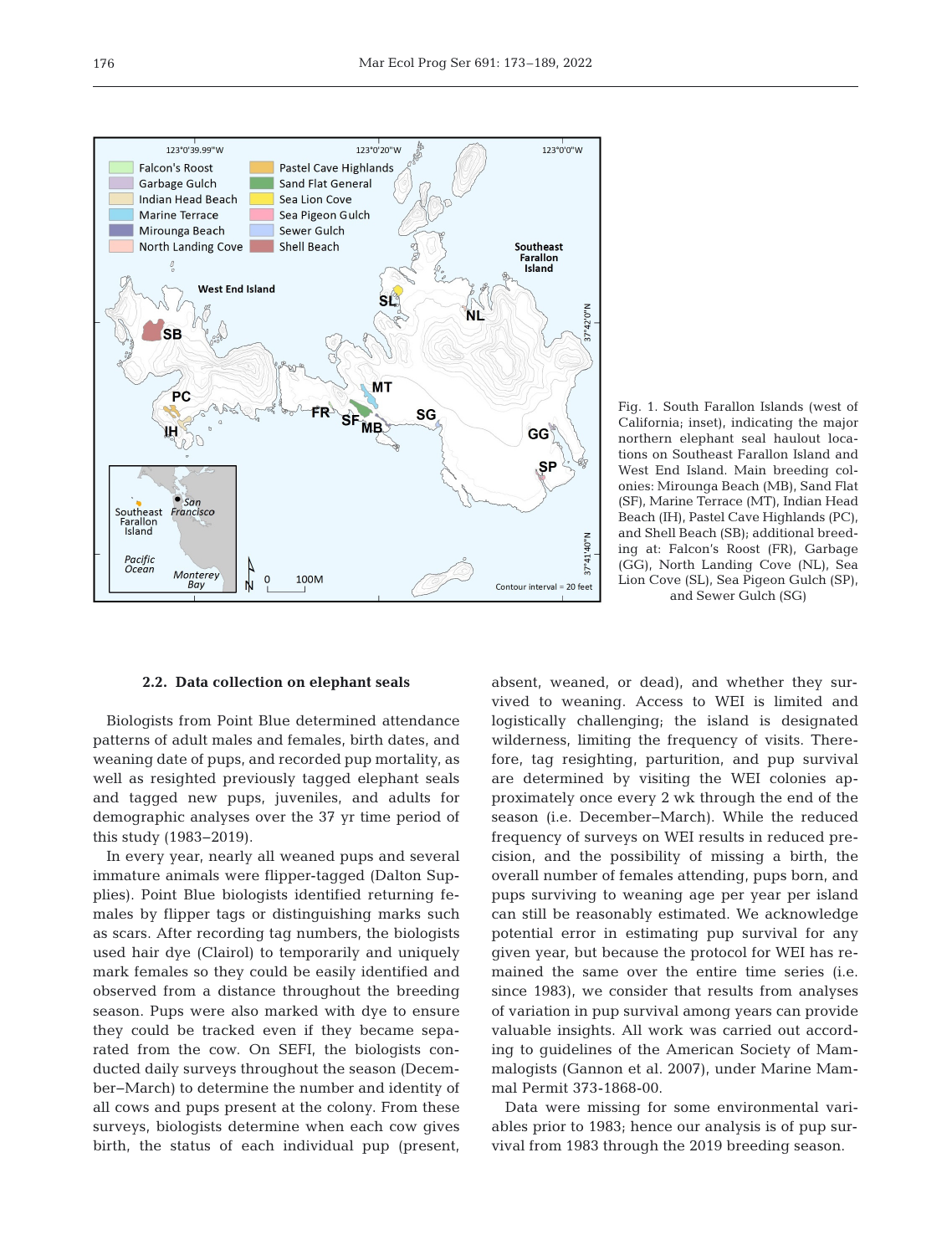## **2.3. Environmental variables**

# 2.3.1. Basin-scale variables

We considered 3 climate indices that have been widely used in studies of marine systems (Di Lorenzo et al. 2013): SOI, PDO, and NPGO. A fourth candidate climate index was the Multivariate El Niño Index (MEI), but it was highly correlated with the SOI (e.g.  $r = +0.949$  for correlation of winter MEI and SOI), hence we did not analyze it further.

While these indices have been shown to reveal pervasive effects of changes in oceanographic conditions which may consequently affect northern elephant seals, we had no specific mechanisms identified *a priori* at the basin scale, and therefore considered 5 relevant time periods for each climate index: (1) winter (i.e. December-February), which encompasses the 2 mo during which pups are born and nursed (January and February) as well as the month prior to that when females arrive at the rookeries in preparation for birth (December), (2) fall: the 3 mo prior to female arrival in December (i.e. September−November), (3) previous summer: about 6 mo prior to the onset of the pupping season (i.e. June−August), (4) previous spring: about 9 mo prior to the onset of the pupping season (i.e. March−May), which are the 3 mo following the previous year's pup nursing period, during which females forage for ca. 2−2.5 mo and regain body mass lost during nursing, and (5) previous winter: the 3 winter months in the previous year.

The latter 4 time periods allowed for lagged effects of approximately 3, 6, 9, and 12 mo, respectively. While analysis of effects of climate indices season by season can provide important insights, it was also im portant to examine cumulative effects over longer intervals. For each of the 3 indices, we also analyzed values averaged over 6 mo (fall−winter, summer− fall, spring−summer, and previous-winter−spring), 9 mo (summer−fall−winter, spring−summer−fall, and previous-winter−spring−summer), and 12 mo (spring to current winter [March−February], and previous winter to the fall immediately preceding breeding [December−November]). Thus, for each index, there was a total of 12 candidate metrics, ranging from 3 to 12 mo.

# 2.3.2. Local variables

We investigated the effects of extreme waves associated with major storms and, more generally, risk of inundation using a focused approach based on previous observational studies (including our own). First, we restricted the analysis to wave and inundation metrics from the months of January and February, the 2 mo that represent the principal period pups are at risk from extreme waves and inundation. Only a few pups are present before (i.e. born in late December) or after (i.e. still being nursed in early March) that period. We did not consider any lagged local effects since we were evaluating the hypothesis of a direct effect of waves/storms on pup survival. Second, we used hourly data on wave height from NOAA's San Francisco buoy (Stn 46026 (LLNR 357), 18 nautical miles [nmi; 33 km] west of San Francisco, CA), the closest buoy to the Farallon Islands (8.5 nmi [16 km] away), to extract 3 specific candidate metrics. The first 2 metrics were the mean wave height and the maximum wave height calculated by month and then averaged for the January−February period. The third metric ('extreme wave index') was an index that we devised *a priori*: the number of days per month that wave height exceeded 4 m, calculated for January and February of each year. We chose a threshold of 4 m based on previous observations of large wave events that potentially impacted pup survival at the Farallon Islands. Our preliminary analysis indicated that using a threshold of 4 m wave height provided a better predictor of pup survival than using a threshold of 3 m wave height, but we did not investigate the question of the critical threshold any further than that. A similar critical wave height threshold of 3.8 m was shown by Sepúlveda et al. (2020) to affect survival of sea lion pups.

We calculated all wave metrics in 2 ways. Initially, we restricted the wave metrics to only enumerate days in which winds were from the south sector (defined as between 120° and 240°), because major storms in the winter in coastal California are predominantly atmospheric river (AR) events, which come from the south (Gershunov et al. 2017). Our rationale was that the criterion of winds from the south would better capture the incidence of major storms associated with inundation, which was our prime concern. We did not have information on the direction of waves, only wind direction.

We theorized that repeated high waves during a pupping season would be more detrimental to pup survival than 1 or 2 extreme waves, since the latter might not occur during the time of peak vulnerability of pups, a time window which is quite narrow, as demonstrated by Le Boeuf & Reiter (1991). The ex treme wave index displayed substantial inter-annual variation (range: 0−11.5, mean: 2.41, SD: 2.80), and hence had high potential as a predictor.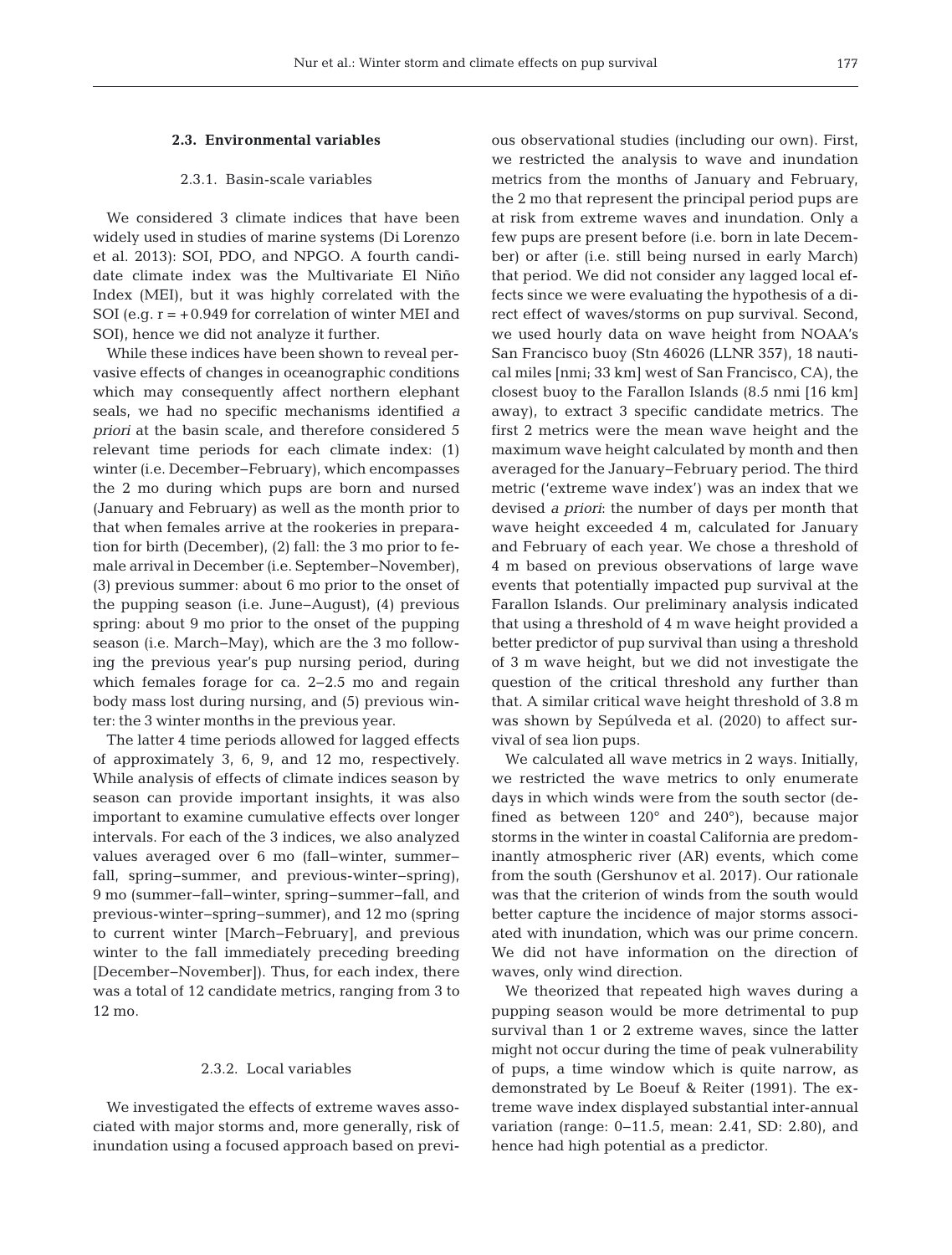Our primary index of extreme waves was the average number of days in January and February for which (1) winds were from the south, southeast, or southwest, and (2) maximum wave height that day exceeded 4 m. However, to confirm our assumption that storms from the south had the greatest impact, we also evaluated the comparable wave index, irrespective of wind direction. In any case, the 2 extreme wave indices (whether restricted to the south sector or not) were highly correlated  $(r = +0.961, p <$ 0.0001). Likewise, we also considered mean wave height and maximum monthly wave height, calculated without any restrictions on wind direction.

We analyzed 2 additional environmental variables that may influence the impact of extreme waves due to storms. The first was recorded tide height (actual mean higher high water, MHHW) as determined at the closest NOAA station, Point Reyes, CA. We analyzed monthly mean values of MHHW and monthly maximum water levels for January and February. MHHW values reflected both astronomical tide and storm events. The second metric was monthly rainfall recorded on SEFI by Point Blue biologists, on the assumption that major storms would produce extreme rainfall (Gershunov et al. 2017). To provide additional insights into the relationship between the wave, tide, and rainfall metrics analyzed and winter storms, we analyzed indices of AR events in winter (December, January, and/or February), with respect to their frequency and magnitude at the location closest to the South Farallon Islands (37.5° N, 122.5° W; Gershunov et al. 2017; data available at http://cw3e.ucsd.edu/ Publications/SIO-R1-Catalog).

For all local variables, we analyzed mean values across January and February, combined. We also analyzed all 'winter months' (i.e. including December), but in no case did inclusion of December improve the statistical associations presented below (Sections 3.3.1 and 3.3.2) for local metrics.

To summarize, our statistical analysis considered 36 basin-scale candidate variables affecting pup survival, i.e. 3 seasonal climate indices, each lagged 0, 3, 6, 9, or 12 mo, and for intervals of 3 to 12 mo, as detailed in Section 2.3.1. None of the NPGO and PDO indices were correlated with the extreme wave index; however, SOI for summer, fall, and current winter were significantly negatively correlated with the extreme wave index ( $p < 0.001$ ,  $p < 0.001$ ,  $p = 0.016$ , respectively). Complementary to the basin-scale analysis, we analyzed 3 wave-related metrics, monthly mean and maximum wave height (averaged over January and February), along with the extreme wave index, i.e. the number of days per month that wave height exceeded 4 m. Each metric was calculated for days in which winds were from the southern sector as well as calculated for all days. Finally, mean and maximum MHHW, rainfall, and frequency and magnitude of AR events were calculated for January and February.

# **2.4. Trends in year and effect of environmental variables**

For analysis of pup survival, we fit generalized linear models, specifically mixed-effects logistic regression, in which the random effect was year, using the xtlogit command in Stata 16.1 (StataCorp 2019). We assumed that in addition to any fixed effects (basinscale and/or local variables, as identified in Section 2.3), there was variation in pup survival among years due to unspecified factors. While pup survival was treated as a Bernoulli-distributed variable (0 or 1), the survival of each pup within a year-cohort exhibited a correlated response. We analyzed pup survival in relation to trends with year, for each island separately. We considered linear as well as polynomial trends up to fourth order.

Regarding the effects of environmental variables (drivers), we hypothesized that the basin-scale variable or variables would affect both islands similarly, as stated in Hypothesis 4, but that local variables could potentially have different effects on the 2 islands, due to differences in topography (Hypothesis 3). To evaluate such hypotheses, we took an iterative approach in statistical modeling: We began by considering the suite of 36 basin-scale candidate variables and first identified the single basin-scale variable which best explained pup survival, allowing for a main effect of 'island'. Once the climate variable was identified, and its interaction included if significant, we analyzed the suite of candidate local variables, with the identified basin-scale variable included. For each local variable, we fit models with and without an interaction between 'island' and the local variable (see Hypothesis 3 in Section 1). This allowed us to test for the interaction, as well as estimate the island-specific coefficients for predictor variables.

We then considered whether any other candidate variable (local or basin-scale) was significant given the inclusion of basin-scale and local variables as identified above. We used the Akaike information criterion (AIC) (sample size was sufficiently large such that corrected AIC [AICc] did not differ from AIC) to initially identify the best predictive model, and also report Wald tests and likelihood ratio tests (LRTs), as appropriate (Hosmer et al. 2013), to evalu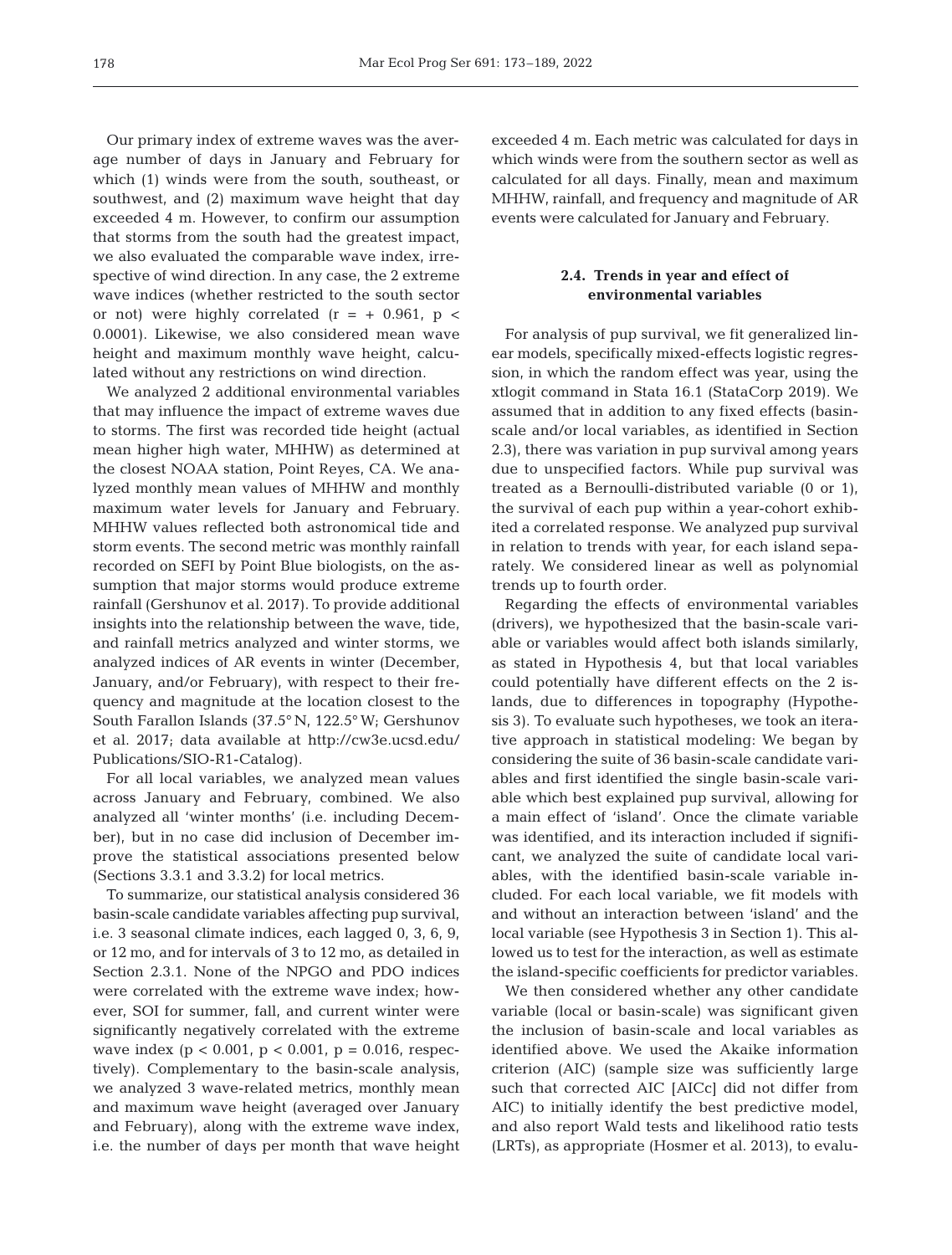ate statistical significance of predictor variables and their interactions with island. We also use AIC to compare among alternative models (both nested and non-nested). We also examined whether pup survival in a given year was correlated with the number of adult females present on each island during the pupping period to determine if there was evidence of density dependence.

Though the focus of this study was to better understand direct and indirect impacts on pup survival, we conducted supplemental analysis on a metric which we term 'weaning success' (Sydeman et al. 1991). Weaning success combines natality  $(= 1$  if a female present at a pupping location gave birth; 0, if she did not) and pup survival (= 1 if a pup survived from birth to weaning age, 0 if it did not). Thus, weaning success = 1 for a female that produced a surviving pup, and 0 if the female did not give birth or if the pup died prior to weaning. Our objective in analyzing weaning success was to confirm whether the patterns and drivers that we identified regarding pup survival were found to have comparable effects with respect to the more inclusive metric, weaning success. By analyzing both variation in pup survival and weaning success, we could determine the extent to which differences in pup survival translated into differences in weaning success.

## **3. RESULTS**

#### **3.1. Pup survival and weaning success**

A total of 6651 pups were born on WEI and SEFI over the 37 yr (Table 1). Natality rates were similar between the 2 islands (difference:  $<$  2%, Table 1), but rates of pup survival to weaning were greater on WEI than SEFI (0.803  $\pm$  0.019 [mean  $\pm$  SE] vs. 0.711  $\pm$ 0.015, LRT, p < 0.0001, Table 1). As a result, weaning success was also greater on WEI than SEFI (LRT, p < 0.0001, Table 1).

Pup survival and weaning success differed substantially among years. While neither island showed a significant linear trend in pup survival ( $p > 0.05$  for each island), SEFI demonstrated a significant cubic trend (Fig. 2A; logistic regression coefficient for cubic term,  $β = -0.000215 ± 0.000063$ ,  $p < 0.001$ , mixedeffects logistic regression). Pup survival showed an initial decrease in the first 10−12 yr, followed by an increase between ca. 1993 and ca. 2013, with a dropoff in the most recent 5 yr. WEI demonstrated a much less marked cubic trend than SEFI (Fig. 2B), and was generally trending positive during the entire time Table 1. Northern elephant seal population and reproductive success summary statistics for Southeast Farallon Island (SEFI) and West End Island (WEI), 1983−2019: (A) counts; (B) annual rates of natality, survival probability and weaning success (mean and SD: among-year mean and SD)

| Island           |                      | Females    |       | Pups born  | (A) Counts of females, pups born, pups weaned<br>Pups weaned |            |  |
|------------------|----------------------|------------|-------|------------|--------------------------------------------------------------|------------|--|
|                  |                      | Total Mean |       | Total Mean |                                                              | Total Mean |  |
| WEI              | 3674                 | 99.29      | 3153  | 85.22      | 2446                                                         | 66.11      |  |
| <b>SEFI</b>      | 3873                 | 104.67     | 3496  | 94.49      | 2477                                                         | 66.95      |  |
| (B) Annual rates |                      |            |       |            |                                                              |            |  |
|                  | Island Natality rate |            |       |            | Pup survival Weaning success                                 |            |  |
|                  | Mean                 | SD.        | Mean  | SD.        | Mean                                                         | SD.        |  |
| WEI              | 0.881                | 0.103      | 0.803 | 0.109      | 0.712                                                        | 0.139      |  |
| <b>SEFI</b>      | 0.900                | 0.053      | 0.711 | 0.090      | 0.640                                                        | 0.084      |  |



Fig. 2. Variation in northern elephant seal pup survival probability among years, by island. Cubic trends shown, back-transformed from mixed-effects logistic regression model. (A) Southeast Farallon Island (for the cubic term, *z* = −3.42, p < 0.001); (B) West End Island (for the cubic term, *z* =  $-1.80$ ,  $p = 0.072$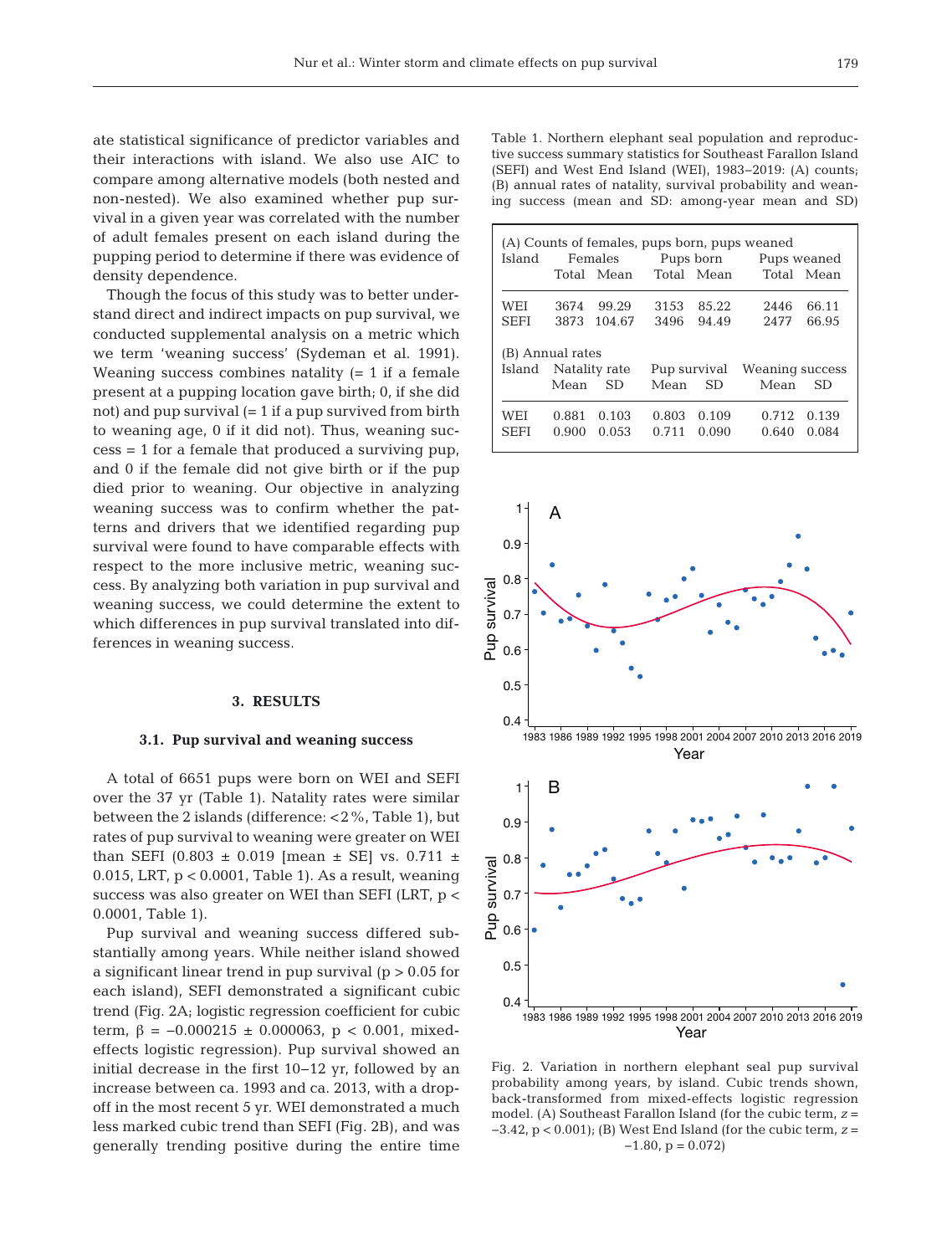period. The cubic term for WEI was not quite significant  $(\beta = -0.000171 \pm 0.000095, p = 0.072)$ , but on the basis of AIC, a cubic trend for WEI was preferred over alternatives (no trend, linear trend, or quadratic).

## **3.2. Frequency of extreme waves**

The number of days per month with extreme waves during January and February, and in which winds were from the south sector (i.e. southwest, south, or southeast), averaged 2.41  $yr^{-1}$ , ranging from 0 to 11.5. Including all days per month, irrespective of wind direction, there were on average 3.93 d mo<sup>-1</sup> (SD: 3.30, range: 0−15) where wave height was 4 m or greater; as previously noted (Section 2.3.2), the 2 wave metrics were highly correlated among years. The highest recorded wave for January was 8.60 m in 2008, and for February was 7.34 m in 1998.

#### **3.3. Analysis of pup survival**

#### 3.3.1. Preferred statistical model for pup survival

The strongest predictor of pup survival among all environmental variables, basin-wide and local, was the NPGO index of the fall and current winter (September−February), as determined through ana lysis of each of the candidate variables in turn. Pup survival increased with increasing positive values of

NPGO (p < 0.0001, controlling for island main effect; mixed-effects logistic re gression). Furthermore, there was no sig nificant quadratic curvature in the response  $(p > 0.4)$ , nor did the effect of fall−winter NPGO differ between the 2 islands ( $p > 0.7$ ). Considering both islands combined, the fall−winter NPGO index accounted for 36.8% of the variance among years in pup survival. This index had the greatest predictive ability among all 6 mo indices and was a stronger predictor than indices of shorter (3 mo) or longer (9 and 12 mo) durations. Fig. 3 illustrates the relationship, with reference to both islands combined.

We then identified the best predictive model with respect to both basin-scale and local variables, while evaluating whether variables differed in their effect between the 2 islands, as per our specific hypotheses (3 and 4). Through evalua-



Fig. 3. Northern elephant seal pup survival probabilities on West End Island (red filled circles) and Southeast Farallon Island (blue diamonds) in relation to North Pacific Gyre Oscillation (NPGO) index for fall and winter. The estimated effect of NPGO was very similar for the 2 islands ( $p > 0.7$  for the difference in slope between islands) and therefore a single line of best fit is shown (p < 0.0001 for the common slope, mixed- effects logistic regression)

tion of all candidate variables, we determined that the best predictive model, as determined by AIC, included the effect of NPGO (positive) and the effect of the extreme wave index (for days in which winds were from the south), with pup survival decreasing as the frequency of extreme waves increased (Table 2).

The model included a significant negative effect of extreme waves on pup survival on WEI  $(p = 0.041)$ ,

Table 2. Determinants of northern elephant seal pup survival probability on Southeast Farallon Island (SEFI) and West End Island (WEI). Results of the preferred model of pup survival in relation to environmental variables, including main effect of island (SEFI vs. WEI, base level), fitting mixed-effects logistic regression on pup survival. Effect of extreme wave index differed between the 2 islands  $(z = 2.22, p = 0.026)$ ; model output shows estimated slope coefficients for each island. Effect of fall−winter North Pacific Gyre Oscillation (NPGO) did not differ between the 2 islands (*z* = −0.39, p > 0.6), hence only a single slope was fit. Model assumes outcomes are clustered by year (random intercept for year). Estimate of variance due to random effect (year) =  $0.244 \pm 0.047$ ; likelihood ratio test that this differs from 0:  $\chi^2(1) = 30.48$ , p < 0.0001

| <b>Model statistics:</b> no. of observations = $6651$ ; no. of groups = $37$<br>Log likelihood = -3735.38; Wald $\chi^2(4)$ = 79.64; p < 0.0001 |           |        |         |        |                      |
|-------------------------------------------------------------------------------------------------------------------------------------------------|-----------|--------|---------|--------|----------------------|
|                                                                                                                                                 | Coeff.    | SE     | Z       | p >  z | 95% CI               |
| NPGO fall-winter                                                                                                                                | 0.237     | 0.046  | 5.10    | 0.000  | $0.146$ to $0.327$   |
| Effect of island                                                                                                                                |           |        |         |        |                      |
| <b>SEFI</b>                                                                                                                                     | $-0.563$  | 0.081  | $-6.98$ | 0.000  | $-0.721$ to $-0.405$ |
| Effect of wave index by island                                                                                                                  |           |        |         |        |                      |
| <b>SEFI</b>                                                                                                                                     | 0.0024    | 0.0206 | 0.12    | 0.907  | $-0.038$ to $0.043$  |
| <b>WEI</b>                                                                                                                                      | $-0.0431$ | 0.0211 | $-2.04$ | 0.041  | $-0.085$ to $-0.002$ |
| Intercept                                                                                                                                       | 1.482     | 0.0851 | 17.42   | 0.000  | 1.315 to 1.649       |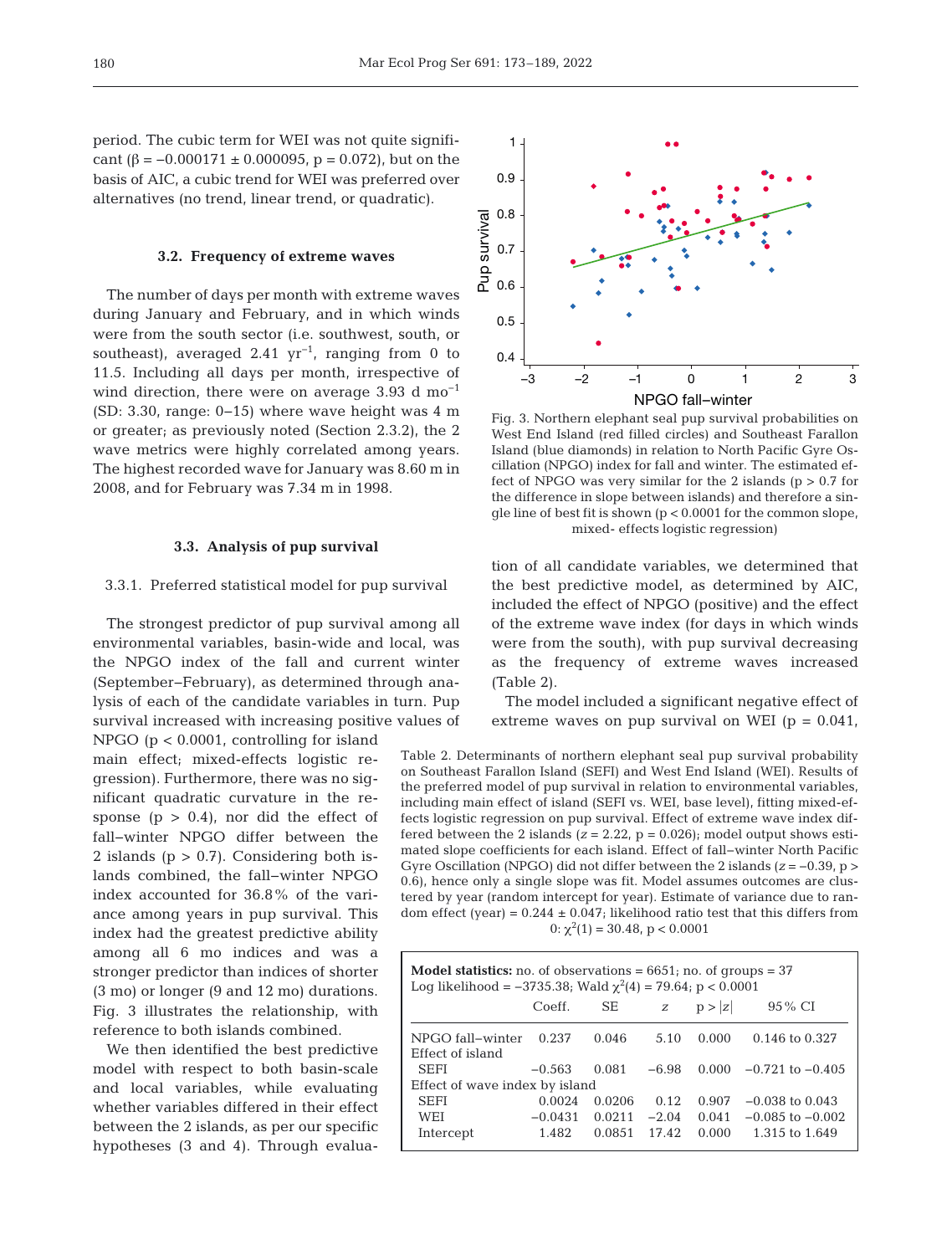Table 2), but a weak, nonsignificant effect on SEFI  $(p > 0.9,$  Table 2). Moreover, the 2 island-specific slopes differed significantly (difference in slopes:  $-0.0455 \pm 0.0205$ , p = 0.026, comparing WEI to SEFI).

The NPGO index for fall−winter was not correlated with the extreme wave index  $(r = -0.107, p >$ 0.5), thus there was little confounding between the 2 predictors. Furthermore, there was no statistical interaction between the 2 predictors in terms of their effect on pup survival  $(p > 0.6)$ ; in short, the effects of the 2 variables appear to be independent of each other.

Annual pup survival values, adjusted for the effect of NPGO (as shown in Table 2), are shown in relation to the extreme wave index for WEI (Fig. 4), since only for WEI was there a significant effect. There was no significant quadratic curvature to the relationship  $(p > 0.3, LRT)$ . In addition, the extreme wave index for January and February was superior to that calculated for January or February only; thus, both months contributed to the ability of the index to predict an nual pup survival. Furthermore, the estimated effects for the extreme wave indices calculated for January only and February only were statistically similar (p > 0.7, Wald test).

Predicted survival probabilities  $(\pm 95\% \text{ CI})$  in relation to the extreme wave index, as determined from the preferred model (Table 2), are shown for the 2 islands in Fig. 5A. The difference between the 2 islands in the effect of extreme waves, while controlling for the effect of NPGO, is illustrated.



Fig. 4. Annual northern elephant seal pup survival probability in relation to extreme wave index (days per month with wave height ≥4 m and winds from the south) for West End Island. Annual values of the logit of pup survival  $(= ln(p/(1 − p))$ , where  $p =$  pup survival probability), adjusted for the effect of the fall−winter North Pacific Gyre Oscillation index, are shown, as well as the slope of the relationship. See Table 2 for statistical details



Fig. 5. Model-predicted northern elephant seal pup survival probabilities for Southeast Farallon Island (SEFI) and West End Island (WEI), illustrating results of Table 2. (A) 95% CIs around the predicted effect of the extreme wave index, adjusting for the effect of the North Pacific Gyre Oscillation (NPGO) index; (B) 95% CIs around the predicted effect of NPGO index, adjusting for effect of the extreme wave index

While the effect of extreme waves differed by island, as noted above, the effect of NPGO was similar on both islands, as illustrated in Fig. 5B (logistic regression coefficients for slope, adjusting for effect of extreme wave index,  $β = +0.228 ± 0.051$  and  $β =$  $+0.250 \pm 0.057$ , for SEFI and WEI, respectively; p > 0.6 for difference in slopes).

We also note that the extreme wave index based on winds from the south sector was superior to the comparable model in which extreme wave index was based on winds from all directions (for the latter,  $\Delta AIC = +1.16$ , Table 3). Qualitatively, results for the latter were similar to that of the preferred model. Notably, there was no significant effect of the number of days with extreme waves when the wind direction was not from the south (for each island, p > 0.1 for the effect of such an index).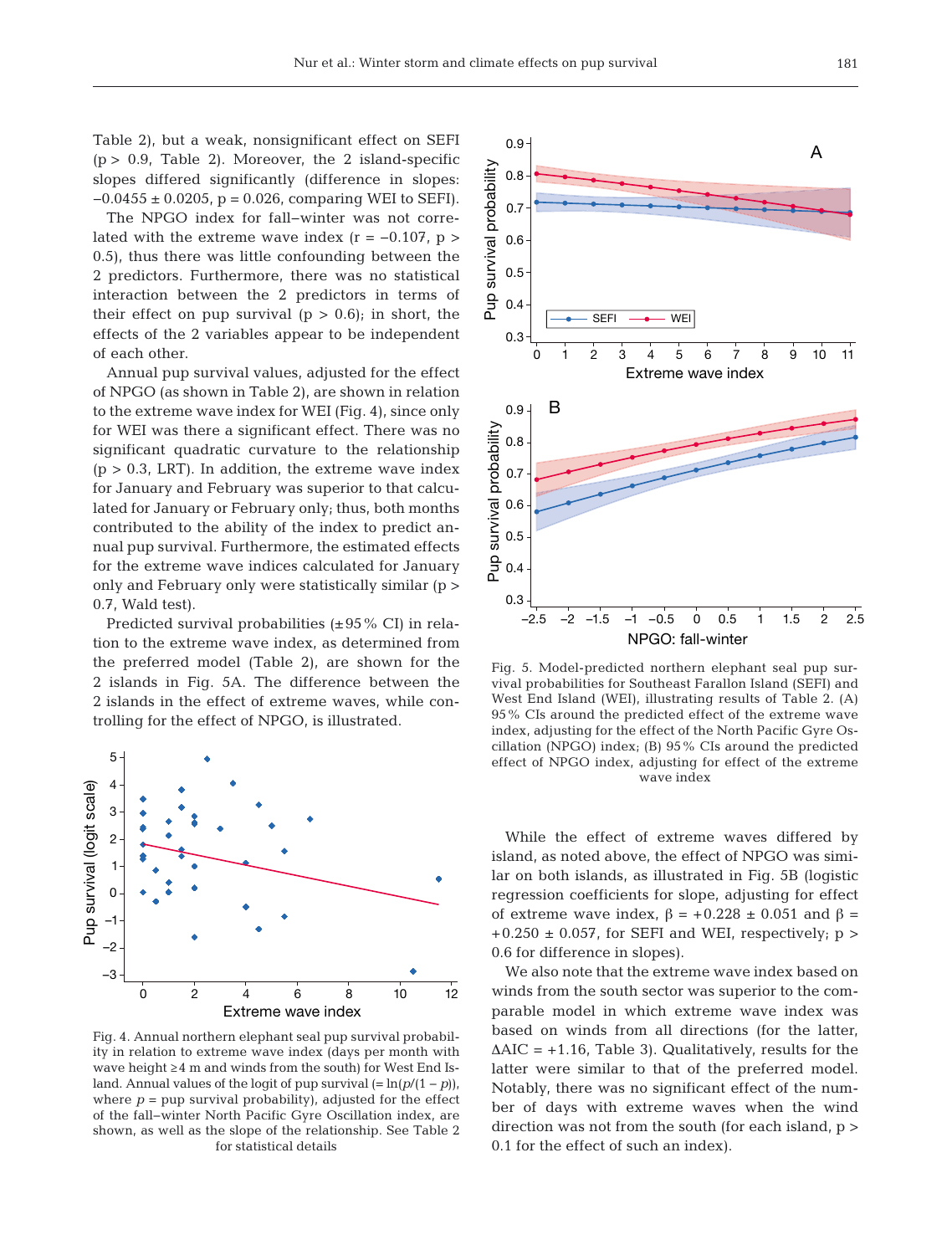Table 3. Analysis of northern elephant seal pup survival probability on West End Island and Southeast Farallon Island, with mixed-effects logistic regression: comparison of models incorporating extreme wave and other local metrics as well as climate indices. Preferred model (Model 1; AIC = 7482.76) detailed in Table 2. Four competing models (2−5) regarding local wave metrics (each with the selected basin-scale climate index, North Pacific Gyre Oscillation [NPGO] for fall−winter) are compared to Model 1, either with winds from the south only or all directions and with or without interaction. Four other competing models (6−9) are shown with alternative local metrics, including a model with no local metric (Model 9). For local metrics in Models 6−8, the no-interaction by island model had superior AIC in each case and is shown. Five competing models regarding climate indices (10−14), each with the selected local wave metric, extreme wave index (south), are compared to Model 1. These include the 3 most competitive NPGO-based alternatives (10−11), the best Pacific Decadal Oscillation (PDO)-based model, and the best Southern Oscillation Index (SOI)-based predictive model. Winter: current winter; prevwint: previous winter; AR: atmospheric river; MHHW: mean higher high water

|    | Model                                                                         | df | <b>AAIC</b> |
|----|-------------------------------------------------------------------------------|----|-------------|
|    | NPGO fall–winter, island, extreme wave index by island (south)                | 6  | $\Omega$    |
|    | Comparison with other wave metric models                                      |    |             |
| 2  | NPGO fall–winter, island, extreme wave index by island (all)                  | 6  | 1.16        |
| 3  | NPGO fall–winter, island, extreme wave index (south), no interaction          | 5  | 2.94        |
| 4  | NPGO fall–winter, island, maximum wave height by island (south)               | 6  | 3.11        |
| 5  | NPGO fall-winter, island, maximum wave height (south), no interaction         | 6  | 3.60        |
|    | Comparison with other local metric models                                     |    |             |
| 6  | NPGO fall-winter, island, MHHW, no interaction                                | 5  | 1.73        |
| 7  | NPGO fall-winter, island, rainfall, no interaction                            | 5  | 2.64        |
| 8  | NPGO fall–winter, island, frequency AR events, no interaction                 | 5  | 3.97        |
| 9  | NPGO fall–winter, island only (no local metric)                               | 4  | 2.04        |
|    | Comparison with other basin metrics                                           |    |             |
| 10 | NPGO summer-fall-winter, island, extreme wave index by island (south)         | 6  | 1.84        |
| 11 | NPGO fall, island, extreme wave index by island (south)                       | 6  | 1.85        |
| 12 | NPGO winter, extreme wave index by island (south)                             | 6  | 2.39        |
| 13 | PDO prevwint-spring-summer-fall; island, extreme wave index by island (south) | 6  | 10.50       |
| 14 | SOI spring-summer-fall-winter, island, extreme wave index by island (south)   | 6  | 14.16       |

## 3.3.2. Alternative basin-scale variables

Among all seasonal climate indices, fall−winter NPGO (i.e. the 2 mo of the pupping season and the 4 mo preceding it) was most strongly associated with pup survival, whether or not local drivers of pup survival were also included in the analysis. There were a number of other NPGO indices that were competitive (Table 3), in particular, the 9 mo index, summer−fall−winter, and the 3 mo index for fall only  $(AAIC = +1.84, +1.85,$  respectively). The fourth best climate predictor among all analyzed was the NPGO index for the current winter (December− February), for which  $\triangle AIC = +2.39$ , compared to preferred model with fall−winter NPGO. Thus, the top 4 predictors all included fall NPGO and/or winter NPGO.

No model with PDO, with respect to any of the 3, 6, 9, or 12 mo intervals analyzed, was within 10 AIC units of the preferred model (Table 3); the same was true for SOI metrics. Furthermore, with fall−winter NPGO included in the model, there was no significant effect of any other climate variable (NPGO, PDO, or SOI).

## 3.3.3. Alternative local variables

We evaluated several alternative local metrics; the following models all included the effect of fall−winter NPGO and a main effect of island, for which there was strong support for both (as detailed in Table 2). We note that, in no case did inclusion of an additional local variable (listed in Section 2.3.2) improve the AIC value of a model that contained fall−winter NPGO and the extreme wave metric. Regarding the 2 alternative wave metrics, monthly maximum and mean wave height, these models were not as competitive, i.e. not as supported, ΔAIC being greater than 3.0 units in all cases compared to the preferred model with the extreme wave index (Table 3).

To better understand the risk of inundation, we also examined models in which the local metric was either mean or maximum MHHW (by month),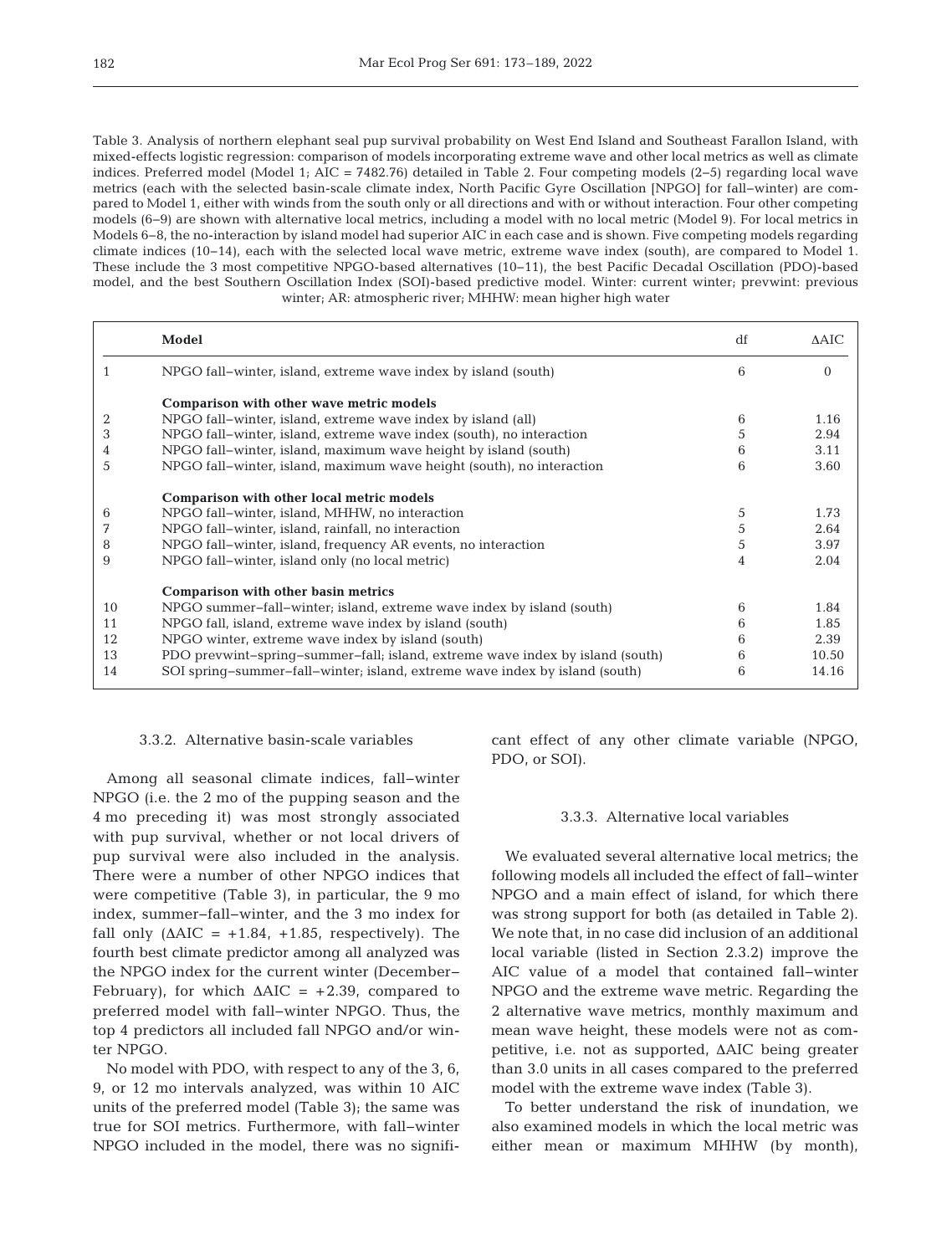averaged over January and February. Models with mean MHHW, either with no interaction with island or with an interaction, were clearly competitive  $(AAIC = +1.73, +1.84,$  respectively, Table 3). These 2 models also had superior AIC compared to a model with fall−winter NPGO and island main effect only (Model 9, Table 3). Notably, the model with an interaction by island evidenced a significant effect of mean MHHW for WEI, but not for SEFI ( $p = 0.045$ ,  $p > 0.4$ , respectively).

With regard to rainfall in January and February, a model with no interaction with island was preferred to the model with an interaction, but neither model was within 2 AIC units  $(AAIC = +2.64, +2.92,$  respectively) and had a worse AIC than the model with fall− winter NPGO and island main effect only (Table 3).

With regard to the frequency of AR events, the most competitive AR model had no interaction with island and was not competitive with the preferred model ( $\triangle AIC = +3.97$ ). While not correlated directly with pup survival, the frequency of AR events in January and February, however, was well correlated with the extreme wave index, especially for the preferred index enumerating days for which wind direction was from the south  $(r = +0.530, p < 0.001)$ . Conversely, there was no significant correlation between the frequency of AR events and the wave index for days on which the wind direction was not from the south  $(r = +0.129, p > 0.45)$ .

There was no evidence of density-dependent pup survival. For each island, the effect of number of adult females per island on pup survival was not significant ( $p > 0.4$ ,  $p > 0.5$ , for SEFI, WEI, respectively) given the inclusion of the 2 predictor variables, NPGO and the extreme wave index.

#### **3.4. Weaning success**

We repeated the analysis on pup survival, this time analyzing whether a female produced a weaned pup, irrespective of whether the female had given birth. Considering the same predictor variables as in the preferred model obtained analyzing pup survival (see Table 2), results were similar when analyzing weaning success: The effect of NPGO in fall−winter was highly significant and was of similar magnitude on the 2 islands (Table A1 in the Appendix). The effect of the extreme wave metric was significant for WEI ( $p = 0.031$ ), but not for SEFI ( $p > 0.5$ ). For the latter, the effect was estimated to be slightly positive. Finally, the effect of the extreme wave index differed significantly on the 2 islands ( $p = 0.004$ , Table A1).

# **4. DISCUSSION**

# **4.1. Local variables influencing pup survival**

We identified both local and basin-scale variables accounting for annual variation in pup survival on the South Farallon Islands. At the local scale, extreme waves during the pupping season were as sociated with reduced pup survival. The actual causes of death may have been several. In particular, biologists on the Farallon Islands have often observed pups washed out to sea, many of which presumably drowned (Berger 2015). In addition, pups, whether washed out or not, may have been separated from their mothers as the result of storm surges, and not reunited, as Le Boeuf & Reiter (1991) report, resulting in starvation or hypothermia. Severe storms may also degrade the breeding habitat, making pups more susceptible to mortality risks; erosion of beach habitat in relation to storms has often been observed (Berger 2015). Sepúlveda et al. (2020) demonstrated that extreme wave height and wave power of coastal storms im pacted pup survival in South American sea lions. Major storm surges are associated with high pup mortality in Australian fur seals (Pemberton & Kirkwood 1994, Pemberton & Gales 2004).

There is significant concern about this cause of mortality, because extreme events such as coastal storms are predicted to increase in frequency and/or severity, especially in conjunction with a predicted increase in the severity of El Niño events (Cai et al. 2014, 2015). For the congener, the southern elephant seal, the effect of storm surges on pup survival has not been reported, but extreme snow events are a concern. McCann (1982) reported that unusual snowfall led to pup mortality in this species when pups were trapped in melt holes.

An important finding, confirming Hypothesis 3, was that the impact of extreme waves differed by island (Fig. 5A). This was the case whether all days with waves exceeding 4 m were enumerated or only days with winds from the southern sector ( $\triangle AIC =$  $+2.58$ ,  $+2.94$ , respectively, comparing models with no interaction to models with an interaction with island). Analysis of maximum wave height provided some support for a difference between island (Table 3). Regarding tide height (i.e. water level), there was a significant effect on pup survival for WEI ( $p = 0.045$ ), but not for SEFI; however, the AIC for the model without an island interaction was very slightly better (by  $0.11$  units) than the model with an island  $\times$ MHHW interaction. The decrease in pup survival on WEI with increasing mean MHHW points to the im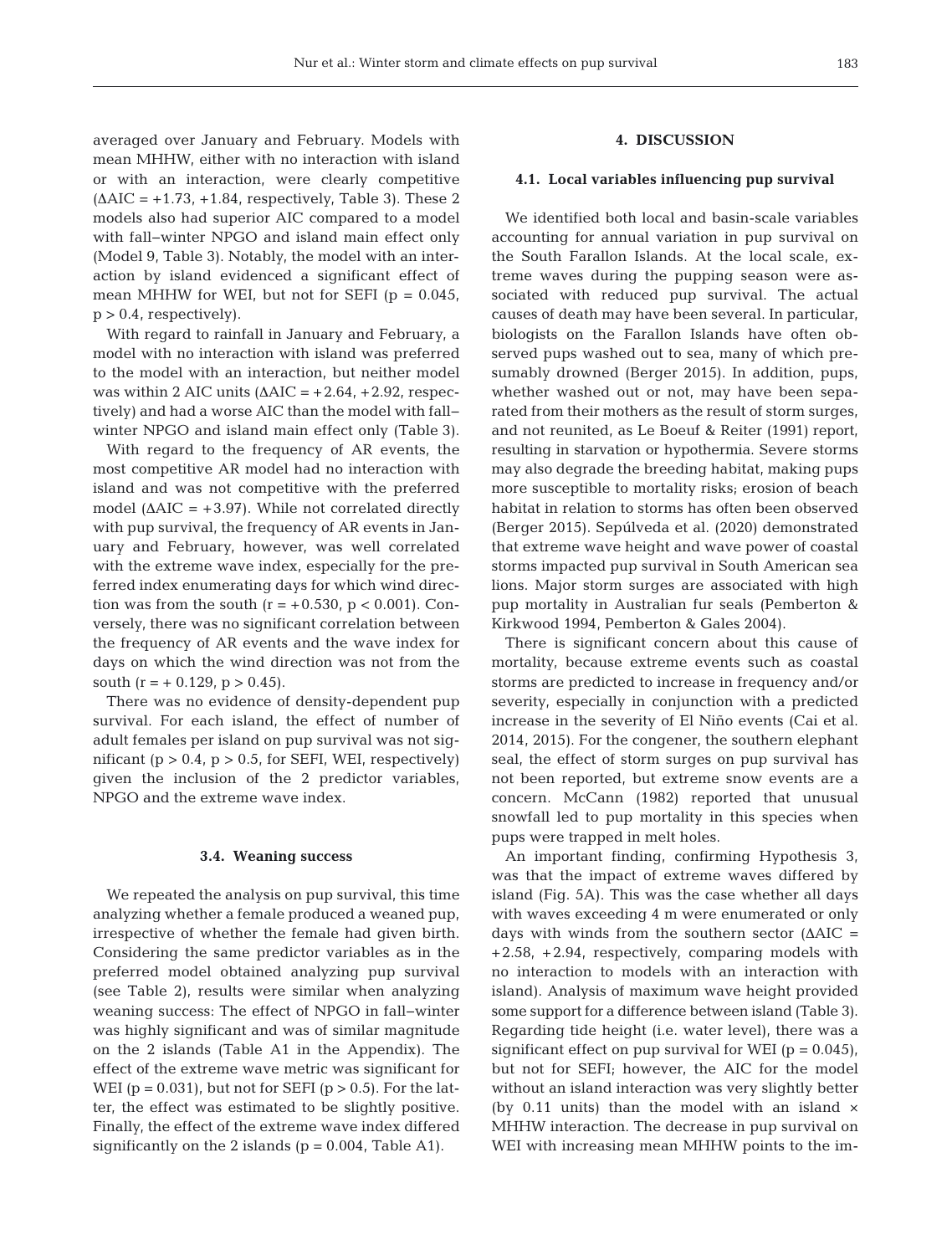portance of inundation, acting directly or indirectly on pups. High water levels reflect effects of winter storms in conjunction with astronomically based extreme tides ('king tides').

Our findings regarding extreme waves and inundation point to the potential impact of winter storms on pup survival. To better understand the role of winter storms in regard to pup survival, we analyzed the incidence of AR events during winter months (Gershunov et al. 2017). We did not find that the frequency of AR events predicted pup survival. However, the frequency of AR events in January and February was well correlated with the extreme wave index, for days for which wind direction was from the south. In other words, years with frequent AR events were years with a greater number of days in which waves exceeded 4 m and winds were from the south. Thus, there is support for our *a priori*-determined criterion of enumerating days with extreme waves and with wind direction from the south. In any case, the association between extreme waves and pup survival was supported, whether days with wind directions not from the south were included or not.

Further study is needed to determine why winter storms/inundation may have had a larger impact on WEI pups than SEFI pups. We suggest that there is greater exposure to storms on WEI than SEFI, which is consistent with the finding that the mean slope of beaches on WEI is only about half that of SEFI. No significant differences between the islands with re spect to elevation, aspect, or proximity to water were evident, however (N. Nur & J. Howar unpubl.). Information on actual water levels on each island (inundation) would be very informative.

In addition to differential impacts of extreme waves on pup survival, there are likely additional local influences, pertaining to specific habitat characteristics, spacing of females in the rookeries, greater spacing apparently leading to lower pup mortality (Berger 2015), etc. The specificity of local effects is further indicated by the weak concordance in interannual variation of pup survival between the 2 islands (Fig. 6). After adjusting for the effect of fall−winter NPGO, there was no significant association between annual pup survival on SEFI and on WEI (mixed-effects logistic regression,  $p > 0.3$ , LRT), suggesting that local effects are manifested differently on the 2 islands.

#### **4.2. Basin-scale correlates of pup survival**

The strongest predictor of pup survival was the basin-scale NPGO index. NPGO reflects primary



Fig. 6. Interannual variation in northern elephant seal pup survival probability for Southeast Farallon Island (blue diamonds) and West End Island (red circles). After adjusting for the effect of fall−winter North Pacific Gyre Oscillation, annual WEI pup survival was not correlated with SEFI pup survival, nor vice versa ( $p = 0.18$ ,  $p > 0.3$ , respectively)

productivity in the Northeast Pacific — specifically, interannual and decadal variation in salinity, nutrient upwelling, and surface chl *a* (Di Lorenzo et al. 2008, 2009, 2013). Di Lorenzo et al. (2013) argue that in re cent decades, the NPGO, rather than the PDO, has been driving most of the variability in the physical and biological realms of the North Pacific. The NPGO index has been shown to correlate with zooplankton abundance (Sydeman et al. 2013), and, of particular relevance, Kilduff et al. (2015) report that coho and Chinook salmon survival rates in western North America between 1980 and 2006 reflected NPGO rather than the PDO. Variation in the NPGO index was associated with changes in prey consumption by common murres *Uria aalge*, which then had implications for timing of breeding and reproductive success of this species (Gladics et al. 2015).

The strong link between the NPGO and pup survival likely reflects foraging conditions for females during the months prior to giving birth, a time during which they undertake 2 extensive foraging trips (Le Boeuf et al. 2000, Le Boeuf 2021). Recent studies have provided great insights into the locations of foraging trips and the prey that females consume (Robinson et al. 2012, Saijo et al. 2017, Goetsch et al. 2018). These studies show that females consistently forage at the boundary between the subtropical and subpolar North Pacific gyres (Robinson et al. 2012, Abrahms et al. 2018); it is therefore noteworthy that, as stated by Di Lorenzo et al. (2013), the NPGO specifically tracks changes in the strength of the 2 gyre systems.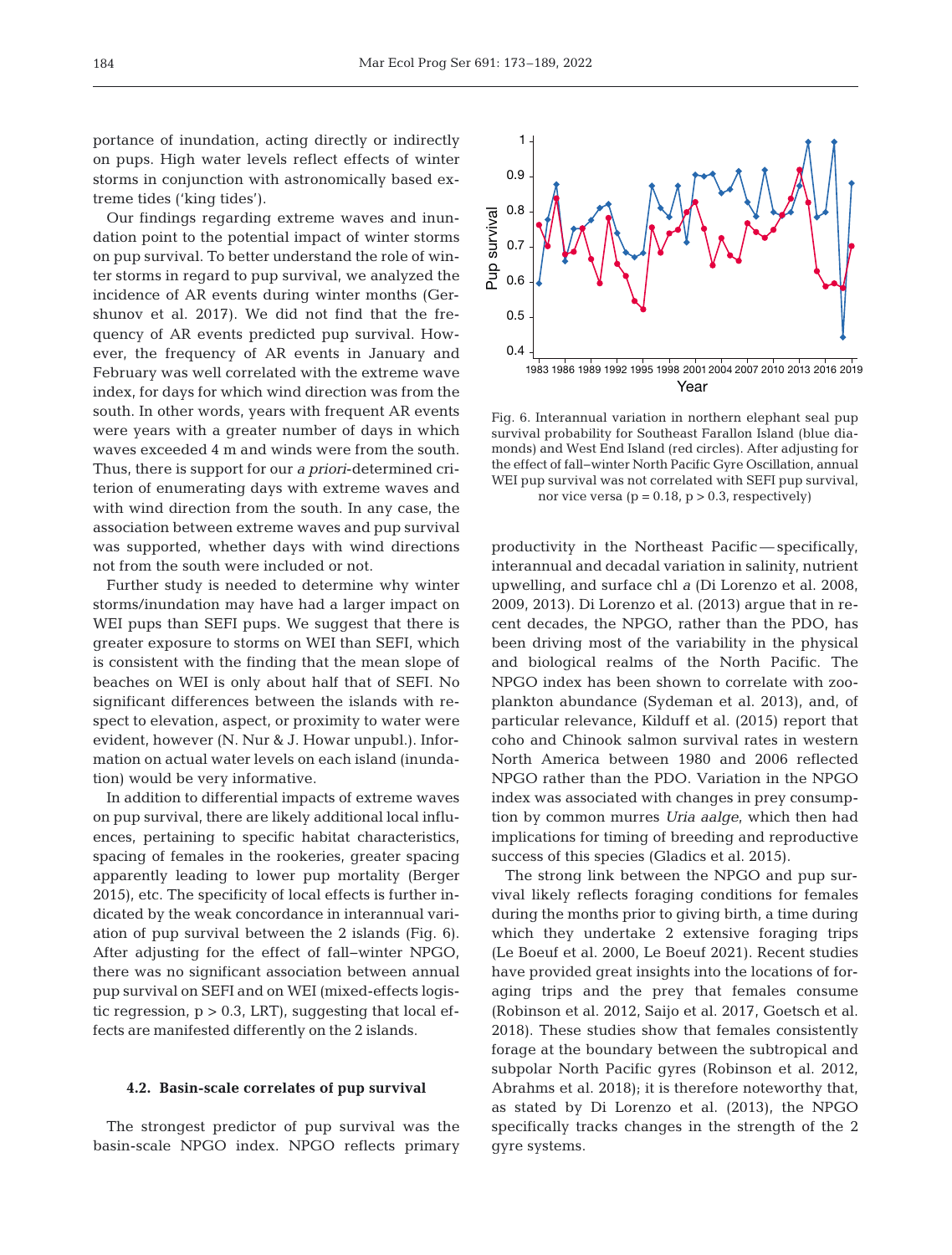NPGO indices for all seasonal periods, and for various intervals, were highly significant predictors of pup survival (p < 0.001, in all cases). PDO indices were significant predictors as well  $(0.01 < p < 0.05)$ in all cases), but the predictive ability of the NPGO in dices was substantially greater (Table 3). The strongest predictor of all was the NPGO of the fall and current winter (i.e. September−February). This 6 mo period corresponds to the 2 mo of pupping, plus the 4 mo prior to arrival at the breeding grounds; it includes most, but not all, of the long, gestational foraging trip that females make prior to the pupping season (Robinson et al. 2012). With regard to the 3 mo periods evaluated, the strongest predictor was the fall prior to the pupping period (September− November), with the winter (December−February) NPGO index the second strongest, followed by summer (June−August).

The strong relationship between pup survival and NPGO during the fall points to the latter statistically predicting conditions for pregnant females during the critical period when they must accumulate extensive energy reserves prior to arriving at haulout locations (Le Boeuf & Crocker 2005). Interestingly, fall and winter NPGO values provided better predictive ability than summer and fall  $(AAIC = +4.39$  comparing the latter to the former). Thus, NPGO values for the month prior to pup birth and the 2 mo of pupping contributed more to explaining annual variation in pup survival than the NPGO values in the initial phase of the female's pre-breeding foraging trip (i.e. during June−August). In fact, the September−February interval was the superior predictor compared to all other possible 6 mo intervals (lowest AIC among all ten 6 mo windows evaluated, including August− January, July−December, etc.).

That winter (December−February) NPGO values contributed to predicting pup survival led us to explore whether winter NPGO might be associated with a driver that had a more direct effect on pup survival, such as thermal stress, or that may interact with mortality risks. We investigated potential thermal stress on pup survival by analyzing pup survival in relation to either mean daily high temperature by month or maximum monthly temperatures on SEFI in January and February. However, we did not find evidence to support such an effect  $(p > 0.2$  for the temperature indices examined). Nevertheless, mean daily high temperature was negatively correlated with the fall–winter NPGO ( $r = -0.400$ ,  $n = 37$ ,  $p =$ 0.014), suggesting there may be weather-related im pacts on pup survival associated with NPGO; e.g. the lower the NPGO, the greater thermal stress.

Whatever the mechanism underlying the strong correlation between NPGO and pup survival, the similarity of effect on WEI and SEFI, as determined from our analysis, suggests that the effect is manifest at a spatial scale beyond that of the individual island, i.e. at the basin scale, which reflects the extensive area in which female elephant seals forage prior to breeding.

Le Boeuf & Crocker (2005) provide evidence that ocean climate, as indexed by PDO in their study, influences maternal behavior and, ultimately, weaning mass. Several studies on northern elephant seals have identified the impacts of strong El Niño events on the ecology and behavior of elephant seals (Huber et al. 1991, Le Boeuf & Reiter 1991, Crocker et al. 2006). In particular, Crocker et al. (2006) show that in 2 strong El Niño years (i.e. 1983 and 1998), females gained much less mass in the post-breeding foraging trips than in other years, which may be impacting their condition up to and including pup rearing. The authors note that reduced success in foraging could have resulted from reduced prey abundance, changes in prey distribution or patch characteristics, as well as changes in the cues used by the seals to locate their prey.

Abrahms et al. (2018) found that in the northern elephant seal, the PDO influenced the relationship be tween the female's foraging strategy and her mass gain during the gestational foraging trip. In turn, Robinson et al. (2012) linked mass gain during the gestational foraging trip to subsequent natality for the same study population. Holser et al. (2021) found that, for this study population, oceanic indices (in cluding PDO and MEI), as well as female condition and colony size, influenced weaning mass.

Taken together, these studies indicate how oceanic conditions may be influencing maternal condition and possibly maternal behavior of northern elephant seals, which potentially can influence pup survival. Similar linkages were demonstrated by Lee & Sydeman (2009), who found that both the Northern Oscillation Index (NOI) and PDO correlate with pup sex ratio for the Farallon population, likely through the mechanism of climatically induced nutritional stress on gestating females.

Our results regarding pup production are consistent with the findings of Lee (2011), who analyzed an earlier time series for the Farallon population (1974− 1994) and found that the NOI was correlated with weaning success. Warmer ocean conditions during the time of pregnancy were associated with poorer weaning success, with similar relationships exhibited by primiparous and multiparous females (see Lee 2011, their Fig. 2A).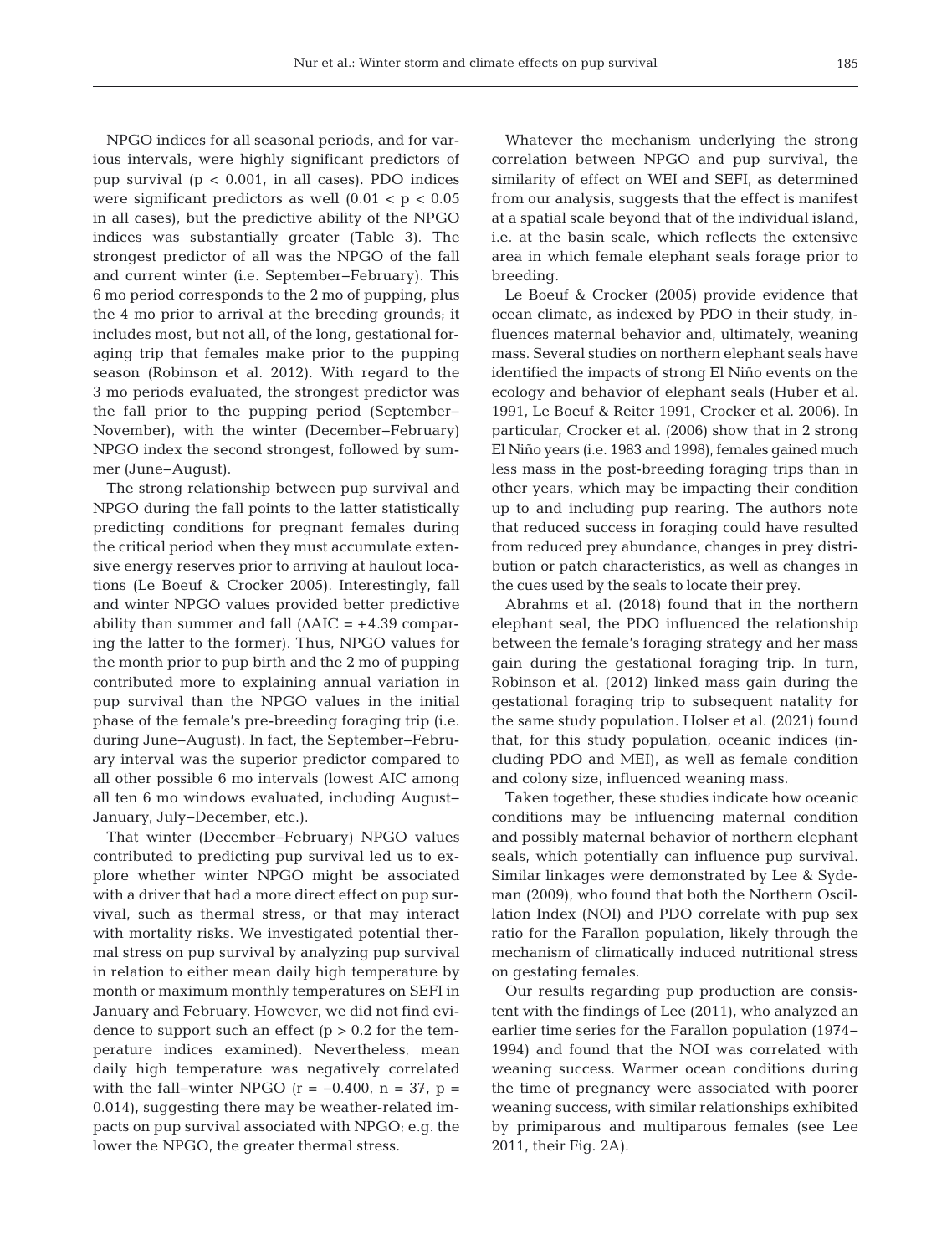The congener, southern elephant seal *Mirounga leonina*, also demonstrates strong linkages between ocean climate, maternal condition, and condition of the pup (Fedak et al. 1996, McMahon & Burton 2005). Clausius et al. (2017) showed that ocean climate conditions (specifically, sea ice extent) influenced maternal condition (i.e. body mass), which in turn was correlated with mass of the weaned pup (see also McMahon et al. 2017). Furthermore, annual sea ice extent had an effect on weanling mass over and above the estimated effect of maternal body mass (Clausius et al. 2017). Not only sea ice extent, but variation in the Southern Annular Mode (SAM) and chl *a* concentration are also associated with variation in weanling mass (Oosthuizen et al. 2015, McMahon et al. 2017). These latter 2 studies report on weanling body condition, which may be correlated with survival of the pup to weaning as well. In this species, survival of pups to weaning was greater for mothers of greater body mass, indicating the importance of maternal condition (Arnbom et al. 1997).

## **4.3. Implications and further studies**

The Farallon elephant seal breeding population has only been reestablished since 1972; maintaining a robust population in the face of climate and anthropogenic threats is therefore a high conservation and resource-management priority. The decline in number of pups produced that survive to weaning is a concern, providing motivation for this study to examine whether changes in pup survival probability can account, in part, for the decline in the number of pups successfully reared as well as to better understand factors that influence pup survival probability.

We have identified 2 sets of factors that influence pup survival probability on the South Farallon Islands: environmental conditions, especially in the months immediately prior to pup birth, which may, in turn, be affecting maternal condition during pup rearing, and which act at large spatial scales; as well as local factors impacting survival probability acting on a very local (island-specific) scale.

Our findings regarding specificity of impact with respect to extreme waves and/or inundation suggests value to 2 sets of follow-up studies to investigate the mechanism involved. First are fine-scale studies of the timing of pup mortality in relation to the timing of extreme waves or inundation within the pupping season. Le Boeuf & Reiter (1991) make the point that pup mortality was especially high in 1983 at the Año Nuevo colony not just because of extreme water levels, but also because of the timing of the event in late January. Had a comparable storm event occurred substantially earlier or later in the pupping season, the impact would have been much reduced, they maintain. We were able to identify the significance of extreme waves in both January and February, but our results provide the impetus for a more detailed study of the timing of pup mortality in relation to extreme events, using, for instance, survival analysis, also referred to as time-to-event analysis (Hosmer et al. 2008, George et al. 2014; see example in Nur et al. 2004).

The second avenue of study concerns analyzing the within-island risk of mortality due to storms and extreme waves. Whereas we show that the effect of extreme waves/storms differs by island, monitoring of elephant seal rookeries suggests that the effect of storms may act on even smaller scales, such as specific haulout locations (Berger 2015). There is an opportunity to examine how conditions at individual breeding locations (elevation or slope of the beach, extent of sandy habitat, etc.) influence pup survival, especially in years with extreme events during the pupping season. Information on inundation of beach habitat during the pupping season would be invaluable.

In addition, our findings provide motivation for further study to elucidate how oceanic conditions in the months prior to, and including, arrival at haulout locations, ultimately influence pup survival. While the relationship between the mass of the mother at parturition and the mass of the weanling has been well studied, the relationship of maternal condition to pup survival has not been analyzed in the same detail. In addition, oceanic conditions in the fall and winter may influence the level of parental investment by the female (Ortiz et al. 1984, Arnbom et al. 1997); we hypothesize that under more benign conditions, females shift their resource allocation more to the pup, and therefore reserve less for their own self-maintenance. Clausius et al. (2017) report that environmental conditions in the month before the breeding season commences influenced weanling mass in southern elephant seals, over and above the direct effect of maternal mass on weanling mass, similar to findings by Holser et al. (2021) for the northern elephant seal.

Pup survival is an important demographic parameter underlying population viability and any management actions that can reduce pup mortality should be considered, for example, with regard to maintaining optimal physical condition of the pupping location. Regarding the demographic implications of pup survival, it does not appear that changes in pup survival probability have led to the long-term decrease in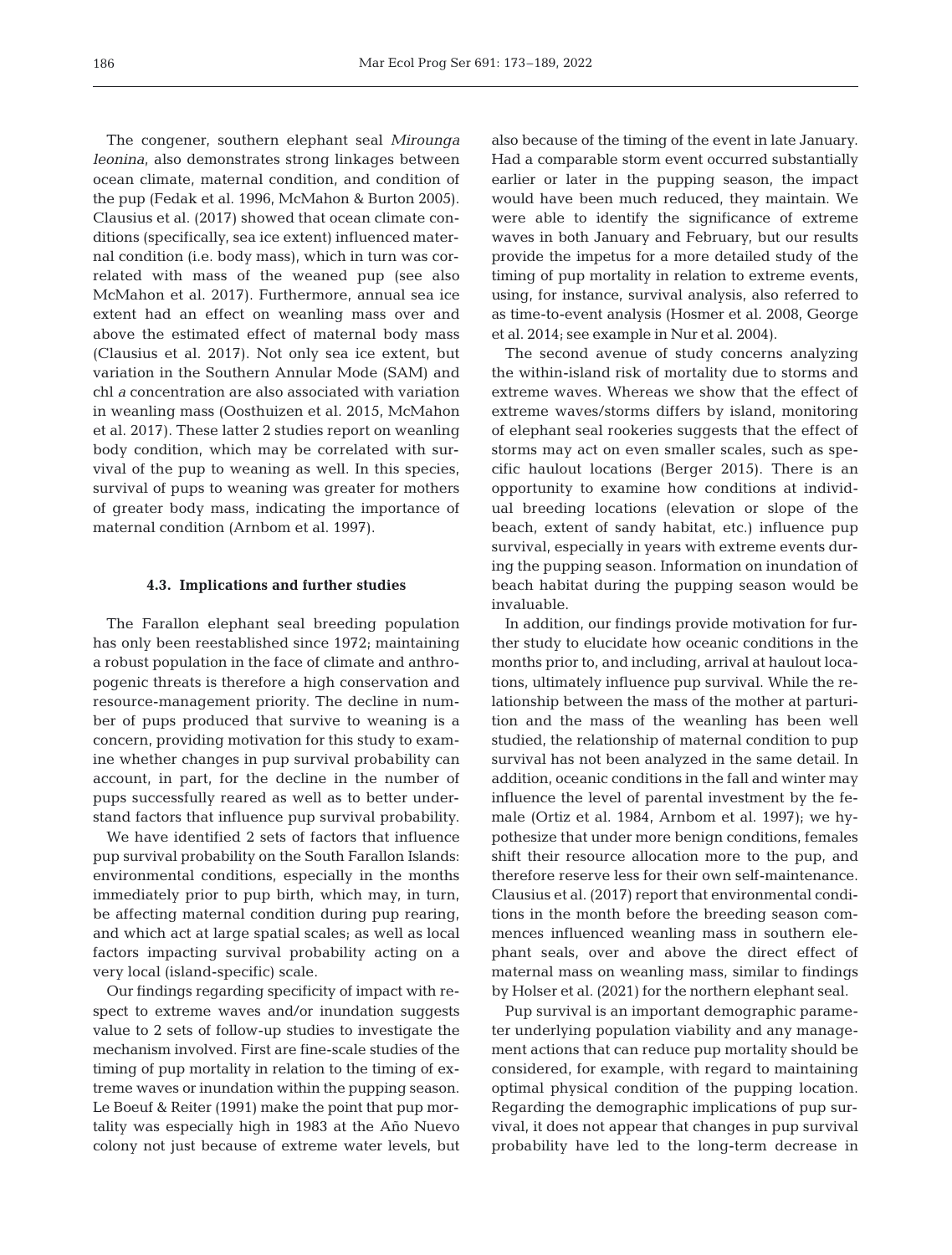number of surviving pups on the South Farallon Islands. If anything, there has been a slight, non-significant tendency for increasing pup survival over time  $(p > 0.3)$ . However, the recent decline in pup survival on SEFI, observed in 2015−2019, is a cause of concern and provides motivation for further study.

That said, over the entire time series, the primary determinant of the reduction in number of surviving pups is the statistically significant decline in the number of females attending breeding colonies on the South Farallon Islands, an average decline of 3.42 ± 0.42% yr−1, from 1983 to 2019. Identifying the causes of the decline is beyond the scope of this study, but such an investigation should consider habitat conditions at potential and actual breeding locations on the 2 islands, as well as considering suitability of habitat at other breeding locations within the region, including the Point Reyes peninsula (Sydeman & Allen 1999), the Año Nuevo colony (Le Boeuf 2021), as well as further north, such as in Humboldt County. Two possible mechanisms to consider with regard to reduction in the number of attending females are: reduced probability of local recruitment for Farallon-born elephant seals and/or reduced breeding fidelity for adult females. Reduction in the probability of local recruitment could be due to in creased emigration of pups from the Farallon Islands or due to decreased survival of juveniles to adulthood (Condit et al. 2014). It is also possible that survival of adults has decreased during this time, though Lee (2011) found no evidence that oceanic conditions were correlated with adult female survival.

Identifying the causes of the decline in numbers of adult female northern elephant seals at the South Farallon Islands and addressing these causes are im portant objectives, but success will require a regional approach to the issue to determine if females are shifting their locations or whether there are regionwide population trends.

*Acknowledgements*. We thank the many Point Blue Conservation Science biologists and volunteers who collected these data over the years, Julie Howar for expert GIS processing, and the US Fish and Wildlife Service for granting permission and providing resources to conduct research on the Farallon Islands National Wildlife Refuge. We thank 3 anonymous reviewers for insightful suggestions which have improved the manuscript. Funders for Point Blue's Farallon Research Program include the Bently Foundation, Elinor Patterson Baker Trust, Marisla Foundation, Giles W. and Elise G. Mead Foundation, Frank A. Campini Foundation, Bernice Barbour Foundation, Kimball Foundation, RHE Charitable Foundation, Volgenau Foundation, and individual donors. This is Point Blue Contribution no. 2356. The authors declare no conflicts of interest.

#### LITERATURE CITED

- [Abrahms B, Hazen EL, Bograd SJ, Brashares JS and others](https://doi.org/10.1111/ele.12871)  (2018) Climate mediates the success of migration strategies in a marine predator. Ecol Lett 21:63−71
- [Arnbom T, Fedak MA, Boyd IL \(1997\) Factors affecting](https://doi.org/10.1890/0012-9658(1997)078%5b0471%3AFAMEIS%5d2.0.CO%3B2)  maternal expenditure in southern elephant seals during lactation. Ecology 78:471-483
	- Berger RW (2015) Population size and reproductive performance of pinnipeds on the South Farallon Islands, 2014−2015. Unpubl. report to US Fish and Wildlife Service. Point Blue Contribution No. 2039. Point Blue Conservation Science, Petaluma, CA
- [Bowen W, Iverson S, Boness D, Oftedal O \(2001\) Foraging](https://doi.org/10.1046/j.1365-2435.2001.00530.x)  effort, food intake and lactation performance depend on maternal mass in a small phocid seal. Funct Ecol 15: 325−334
- [Bradshaw CJA, Higgins J, Michael KJ, Wotherspoon SJ,](https://doi.org/10.1016/j.icesjms.2004.07.012)  Hindell MA (2004) At-sea distribution of female southern elephant seals relative to variation in ocean surface properties. ICES J Mar Sci 61: 1014−1027
- [Cai W, Borlace S, Lengaigne M, van Rensch P and others](https://doi.org/10.1038/nclimate2100)  (2014) Increasing frequency of extreme El Niño events due to greenhouse warming. Nat Clim Change 4: 111−116
- [Cai W, Santoso A, Wang G, Yeh SW and others \(2015\) ENSO](https://doi.org/10.1038/nclimate2743)  and greenhouse warming. Nat Clim Change 5: 849−859
- [Clausius E, McMahon C, Harcourt R, Hindell M \(2017\) The](https://doi.org/10.3354/meps12085)  effect of climate variability on weaning mass in a declining population of southern elephant seals *Mirounga leonina*. Mar Ecol Prog Ser 568:249-260
- [Condit R, Reiter J, Betcher A, Berger RW, Morris PA, LeBoeuf](https://doi.org/10.1111/mms.12025)  BJ (2014) Lifetime survival rates and senescence in northern elephant seals. Mar Mamm Sci 30: 122−138
- [Crocker DE, Costa DP, Le Boeuf BJ, Webb PM, House DS](https://doi.org/10.3354/meps309001)  (2006) Impact of El Niño on the foraging behavior of female northern elephant seals. Mar Ecol Prog Ser 309:  $1-10$
- [Di Lorenzo E, Schneider N, Cobb K, Franks P and others](https://doi.org/10.1029/2007GL032838)  (2008) North Pacific Gyre Oscillation links ocean climate and ecosystem change. Geophys Res Lett 35: L08607
- $\mathbb{R}^k$ Di Lorenzo E, Fiechter J, Schneider N, Bracco A and others (2009) Nutrient and salinity decadal variations in the central and eastern North Pacific. Geophys Res Lett 36: L14601
- [Di Lorenzo E, Combes V, Keister JE, Strub PT and others](https://doi.org/10.5670/oceanog.2013.76)  (2013) Synthesis of Pacific Ocean climate and ecosystem dynamics. Oceanography 26:68-81
	- Duncan GP (2021) Population size and reproductive performance of pinnipeds on the South Farallon Islands, 2020–2021. Unpublished report to the US Fish and Wildlife Service. Point Blue Contribution Number 2363. Point Blue Conservation Science, Petaluma, CA
- Fedak MA, Arnbom T, Boyd IL (1996) The relation between the size of southern elephant seal mothers, the growth of their pups, and the use of maternal energy, fat, and protein during lactation. Physiol Zool 69:887-911
- [Gannon WL, Sikes RS, Animal Care and Use Committee of](https://doi.org/10.1644/06-MAMM-F-185R1.1)  the American Society of Mammalogists (2007) Guidelines of the American Society of Mammalogists for the use of wild mammals in research. J Mammal 88:809-823
- [George B, Seals S, Aban I \(2014\) Survival analysis and](https://doi.org/10.1007/s12350-014-9908-2)  regression models. J Nucl Cardiol 21: 686−694
- [Gershunov A, Shulgina T, Ralph FM, Lavers DA, Rutz JJ](https://doi.org/10.1002/2017GL074175)  (2017) Assessing the climate-scale variability of atmospheric rivers affecting western North America. Geophys Res Lett 44:7900-7908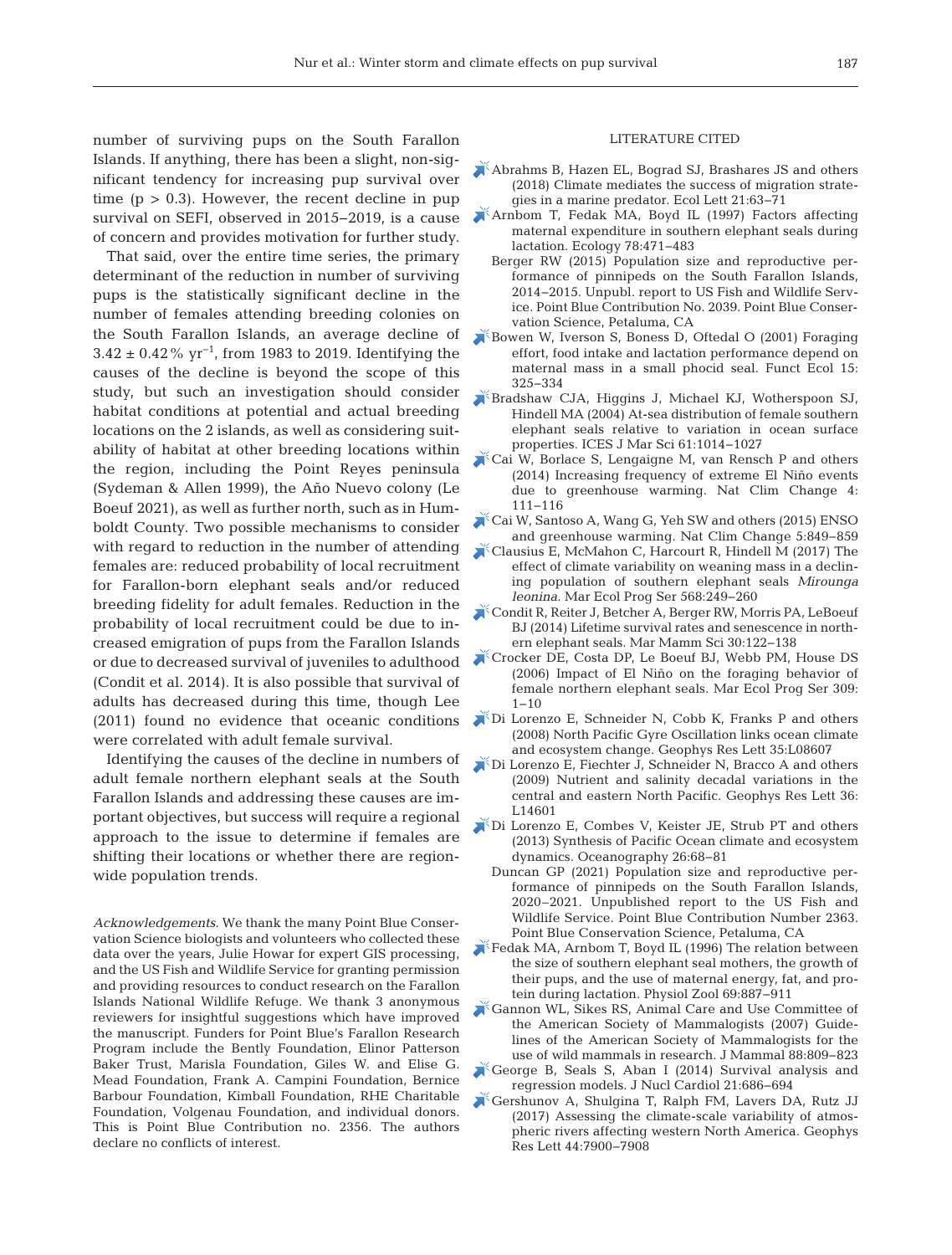- [Gladics AJ, Suryan RM, Parrish JK, Horton CA, Daly EA,](https://doi.org/10.1016/j.jmarsys.2014.06.015)  Peterson WT (2015) Environmental drivers and reproductive consequences of variation in the diet of a marine predator. J Mar Syst 146: 72−81
- [Goetsch C, Conners M, Budge S, Mitani Y and others \(2018\)](https://doi.org/10.3389/fmars.2018.00430)  Energy-rich mesopelagic fishes revealed as a critical prey resource for a deep-diving predator using quantitative fatty acid signature analysis. Front Mar Sci 5:430
- [Hadley GL, Rotella JJ, Garrott RA \(2007\) Influence of mater](https://doi.org/10.1111/j.0030-1299.2007.15528.x)nal characteristics and oceanographic conditions on survival and recruitment probabilities of Weddell seals. Oikos 116: 601−613
- $\blacktriangleright$  Hoegh-Guldberg O, Bruno, J (2010) The impact of climate change on the world's marine ecosystems. Science 328: 1523–1528
- [Hoelzel AR, Fleischer RC, Campagna C, Le Boeuf BJ,](https://doi.org/10.1046/j.1420-9101.2002.00419.x)  Alvord G (2002) Impact of a population bottleneck on symmetry and genetic diversity in the northern elephant seal. J Evol Biol 15:567-575
- [Holser RR, Crocker DE, Robinson PW, Condit R, Costa DP](https://doi.org/10.1098/rspb.2021.1258)  (2021) Density-dependent effects on reproductive output in a capital breeding carnivore, the northern elephant seal *(Mirounga angustirostris)*. Proc R Soc B 288:20211258
	- Hosmer DW, Lemeshow S, May S (2008) Applied survival analysis: regression modeling of time-to-event data, 2nd edn. Wiley & Sons, Hoboken, NJ
	- Hosmer DW, Lemeshow S, Sturdivant RX (2013) Applied logistic regression analysis, 3rd edn. John Wiley & Sons, New York, NY
- $\blacktriangleright$  Huber HR (1987) Natality and weaning success in relation to age of first reproduction in northern elephant seals. Can J Zool 65: 1311−1316
	- Huber HR, Beckham C, Nisbet J (1991) Effects of the 1982− 83 El Niño on northern elephant seals on the South Farallon Islands, California. In: Trillmich F, Ono KA (eds) Pinnipeds and El Niño: responses to environmental stress. Springer-Verlag, Berlin, p 219−233
- [Kilduff DP, Di Lorenzo E, Botsford L, Teo S \(2015\) Changing](https://doi.org/10.1073/pnas.1503190112)  central Pacific El Niños reduce stability of North American salmon survival rates. Proc Natl Acad Sci USA 112: 10962−10966
	- Le Boeuf BJ (2021) Elephant seals: pushing the limits on land and at sea. Cambridge University Press, Cambridge
- [Le Boeuf BJ, Crocker DE \(2005\) Ocean climate and seal con](https://doi.org/10.1186/1741-7007-3-9)dition. BMC Biol 3:9
	- Le Boeuf BJ, Reiter J (1991) Biological effects associated with El Niño Southern Oscillation 1982−83, on northern elephant seals breeding at Año Nuevo, California. In: Trillmich F, Ono K (eds) Pinnipeds and EI Niño: responses to environmental stress. Springer-Verlag, Berlin, p 206−218
- Le Boeuf BJ, Ainley DG, Lewis TJ (1974) Elephant seals at the Farallones: population structure of an incipient breeding colony. J Mammal 55: 370−385
- Le Boeuf BJ, Crocker D, Costa D, Blackwell S, Webb P, Houser D (2000) Foraging ecology of northern elephant seals. Ecol Monogr 70:353-382
- [Lea MA, Guinet C, Cherel Y, Duhamel G and others \(2006\)](https://doi.org/10.3354/meps310077)  Impacts of climatic anomalies on provisioning strategies of a Southern Ocean predator. Mar Ecol Prog Ser 310: 77−94
- Lee DE (2011) Effects of environmental variability and breeding experience on northern elephant seal demography. J Mammal 92:517-526
- Lee DE, Sydeman WJ (2009) North Pacific climate mediates offspring sex ratio in northern elephant seals. J Mammal 90: 1−8
- [Mantua NJ, Hare SR \(2002\) The Pacific Decadal Oscillation.](https://doi.org/10.1023/A%3A1015820616384)  J Oceanogr 58: 35−44
- $\mathbb{R}^4$ McCann TS (1982) Aggressive and maternal activities of female southern elephant seals (*Mirounga leonina)*. Anim Behav 30:268-276
- McMahon CR, Burton HR (2005) Climate change and seal survival: evidence for environmentally mediated changes in elephant seal, *Mirounga leonina*, pup survival. Proc R Soc B 272:923-928
- [McMahon CR, Harcourt R, Burton H, Daniel O, Hindell M](https://doi.org/10.1111/1365-2656.12611)  (2017) Seal mothers expend more on offspring under favourable conditions and less when resources are limited. J Anim Ecol 86: 359−370
- Morris WF, Doak DF (2002) Quantitative conservation biology. Sinauer, Sunderland, MA
- [Nur N, Holmes AL, Geupel GR \(2004\) Use of survival time](https://doi.org/10.1093/condor/106.3.457)  analysis to analyze nesting success in birds: an example using loggerhead shrikes. Condor 106:457-471
- [Oosthuizen WC, Bester M, Altwegg R, McIntyre T, de Bruyn](https://doi.org/10.1890/ES14-00508.1)  P (2015) Decomposing the variance in southern elephant seal weaning mass: partitioning environmental signals and maternal effects. Ecosphere 6:art139
- [Ortiz CL, Le Boeuf BJ, Costa DP \(1984\) Milk intake of ele](https://doi.org/10.1086/284282)phant seal pups: an index of parental investment. Am Nat 124:416-422
- [Pemberton D, Gales R \(2004\) Australian fur seals \(](https://doi.org/10.1071/WR02083)*Arctocephalus pusillus doriferus*) breeding in Tasmania: population size and status. Wildl Res 31: 301−309
- [Pemberton D, Kirkwood RJ \(1994\) Pup production and dis](https://doi.org/10.1071/WR9940341)tribution of the Australian fur seal, *Arctocephalus pusillus doriferus* in Tasmania. Wildl Res 21: 341−352
- [Perry AL, Low PJ, Ellis JR, Reynolds JD \(2005\) Climate](https://doi.org/10.1126/science.1111322)  change and distribution shifts in marine fishes. Science 308: 1912−1915
- [Robinson PW, Costa D, Crocker D, Gallo-Reynoso J and oth](https://doi.org/10.1371/journal.pone.0036728)ers (2012) Foraging behavior and success of a mesopelagic predator in the Northeast Pacific Ocean: insights from a data-rich species, the northern elephant seal. PLOS ONE 7:e36728
- [Saijo D, Mitani Y, Abe T, Sasaki H, Goetsch C, Costa D,](https://doi.org/10.1016/j.dsr2.2016.11.007)  Miyashita K (2017) Linking mesopelagic prey abundance and distribution to the foraging behavior of a deep-diving predator, the northern elephant seal. Deep Sea Res II 140:163-170
- [Simmons SE, Crocker DE, Kudela RM, Costa DP \(2007\)](https://doi.org/10.3354/meps07014)  Linking foraging behaviour of the northern elephant seal with oceanography and bathymetry at mesoscales. Mar Ecol Prog Ser 346: 265−275
	- StataCorp (2019) STATA 16.1. StataCorp, College Station, TX Stewart BS, Le Boeuf BJ, Yochem PK, Huber HR and others (1994) History and present status of the northern elephant seal population. In: Le Boeuf BJ, Laws RM (eds) Elephant seals. University of California Press, Los Angeles, CA, p 29−48
- Sydeman WJ, Allen SG (1999) Pinniped population dynamics in central California: correlations with sea surface temperature and upwelling indices. Mar Mamm Sci 15: 446−461
- [Sydeman W, Huber H, Emslie S, Ribic C, Nur N \(1991\) Age](https://doi.org/10.2307/1941571)specific weaning success of northern elephant seals in relation to previous breeding experience. Ecology 72: 2204−2217
- [Sydeman WJ, Santora JA, Thompson SA, Marinovic B, Di](https://doi.org/10.1111/gcb.12165)  Lorenzo E (2013) Increasing variance in North Pacific climate relates to unprecedented ecosystem variability off California. Glob Change Biol 19: 1662−1675
- [Yoshino K, Takahashi A, Adachi T, Costa D and others](https://doi.org/10.1242/jeb.212936)  (2020) Acceleration-triggered animal-borne videos show a dominance of fish in the diet of female northern elephant seals. J Exp Biol 223: jeb212936